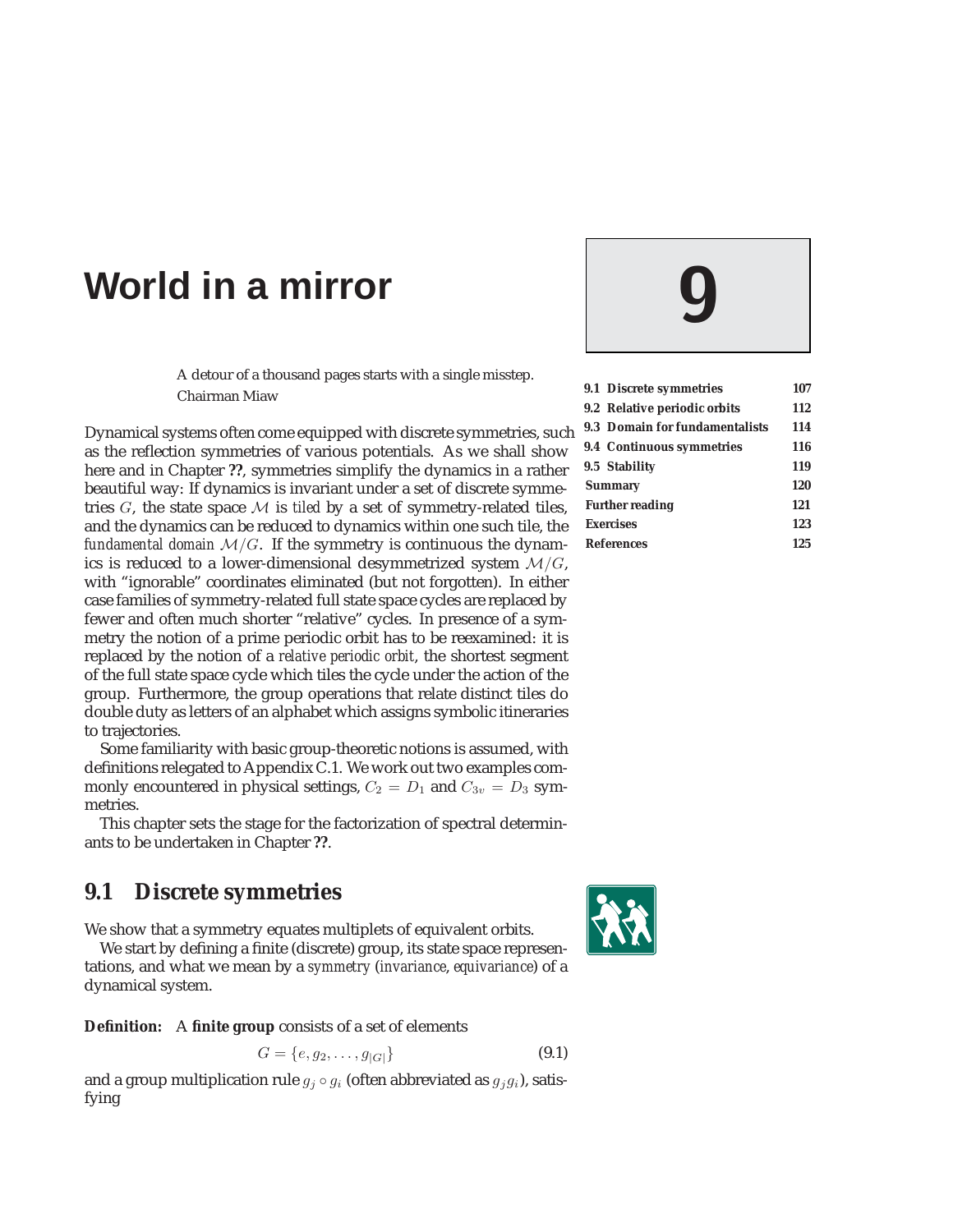- (1) If  $g_i, g_j \in G$ , then  $g_j \circ g_i \in G$
- (2) Associativity:  $q_k \circ (q_i \circ q_i) = (q_k \circ q_i) \circ q_i$
- (3) Identity  $e: g \circ e = e \circ g = g$  for all  $g \in G$
- (4) Inverse  $g^{-1}$ : For every  $g \in G$ , there exists a unique element  $h = q^{-1} \in G$  such that  $h \circ q = q \circ h = e$ .

|G|, the number of elements, is called the *order* of the group.

**Definition: Coordinate transformations.** An *active* linear coordinate transformation corresponds to a non-singular  $\left[ d \times d \right]$  matrix **T** that shifts the vector  $x \in M$  into another vector  $\mathbf{T}x \in M$ 

$$
x\to \mathbf{T}x\,.
$$

The corresponding *passive* coordinate transformation changes the coordinate system with respect to which the vector  $f(x) \in M$  is measured:

$$
f(x) \to \mathbf{T}^{-1} f(x)
$$

Together, a passive and active coordinate transformations yield the map in the transformed coordinates:

$$
\hat{f}(x) = \mathbf{T}^{-1} f(\mathbf{T}x).
$$
\n(9.2)

Linear action of a discrete group G element g on states  $x \in \mathcal{M}$  is given by a finite non-singular  $[d \times d]$  matrix g, the linear *representation* of element  $g \in G$ . In what follows we shall indicate by bold face g the matrix representation of the action of group element  $q \in G$  on the state space vectors  $x \in \mathcal{M}$ .

If the coordinate transformation **g** belongs to a linear non-singular representation of a discrete (finite) group G, for any element  $g \in G$ , there exists a number  $m \leq |G|$  such that

$$
g^{m} \equiv \underbrace{g \circ g \circ \dots \circ g}_{m \text{ times}} = e \quad \rightarrow \quad |\det g| = 1. \tag{9.3}
$$

Thus det **g** is the <sup>m</sup>th root of <sup>1</sup>, and the modulus of its determinant is unity.

**Definition: Symmetry of a dynamical system.** A dynamical system  $(M, f)$  is invariant under a symmetry group G if the "equations of motion"  $f : \mathcal{M} \to \mathcal{M}$  (a discrete time map f, or the continuous flow  $f^t$ ) from the d-dimensional manifold  $M$  into itself commute with all actions of  $G$ ,

$$
f(gx) = gf(x).
$$
 (9.4)

Another way to state this is that the "law of motion" is invariant, i.e., retains its form in any symmetry-group related coordinate frame (9.2), and the dynamics is said to be *invariant* or *equivariant*

$$
f(x) = \mathbf{g}^{-1} f(\mathbf{g}x)
$$
\n
$$
\text{hiasrete - 4nov2007} \tag{9.5}
$$
\nChaosBook.org version11.9.2, Aug 21 2007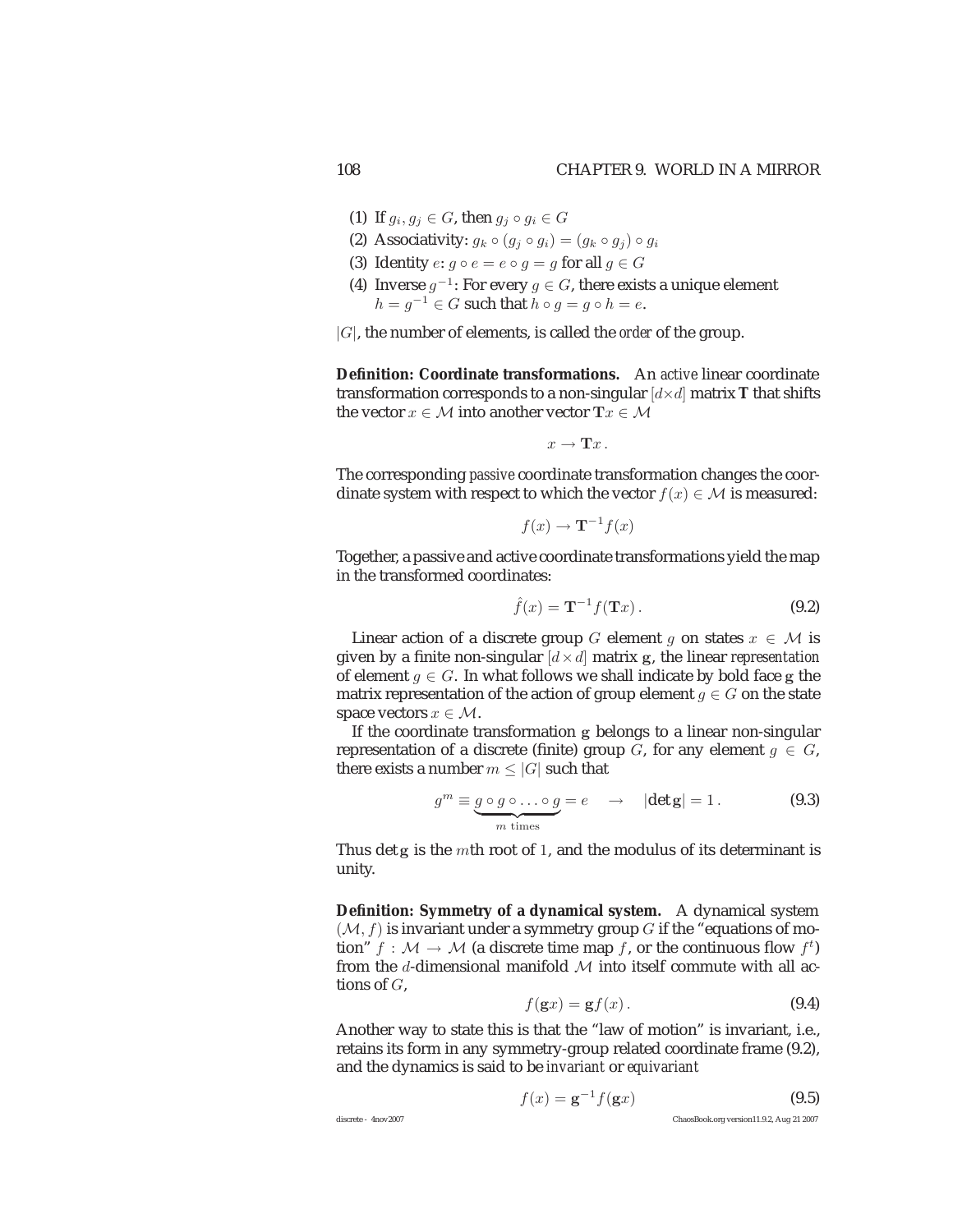#### 9.1. DISCRETE SYMMETRIES 109

for *any* state  $x \in M$  and *any* finite non-singular  $\left[ d \times d \right]$  matrix representation **g** of element  $g \in G$ .

For a generic ergodic orbit  $f^t(x)$  the trajectory and any of its images under action of  $g \in G$  are distinct with probability one,  $f^t(x) \cap \mathbf{g} f^{t'}(x) =$  *(*) for all  $t \neq t'$  $\emptyset$  for all t, t'.

For compact invariant sets, such as fixed points and periodic orbits, especially the short ones, the situation is very different.

**Cycle multiplicities.** If  $g \in G$  is a symmetry of the dynamical problem, intrinsic properties of an equilibrium (Floquet exponents) or a cycle  $p$ (period, Floquet multipliers) and its image under a symmetry transformation  $q$  are equal. The multiplicity of a set of symmetry equivalent equilibria or cycles (topologically distinct, but mapped into each other by symmetry transformations) depends on the symmetry of a given equilibrium or cycle. Associated with a given equilibrium or cycle  $p$  is a maximal *isotropy* subgroup  $G_p \subseteq G$ ,  $G_p = \{e, b_2, b_3, \ldots, b_h\}$  of order  $h = |G_p|$ , whose elements leave the equilibrium or cycle p invariant. The elements of the coset space  $g \in G/G_p$  generate the copies of p, so the multiplicity of an equilibrium or a cycle p is  $m_p = |G|/|G_p|$ .

Our labeling convention is usually lexical, i.e., we label a cycle by the cycle point whose label has the lowest value, and we label a class of degenerate cycles by the one with the lowest label  $\hat{p}$ . In what follows we shall drop the hat in  $\hat{p}$  when it is clear from the context that we are dealing with symmetry distinct classes of cycles.

We take note three types of equilibria or cycles: asymmetric  $a$ , symmetric equilibria or cycles  $s$  built by repeats of relative cycles  $\tilde{s}$ , and boundary equilibria.

**Asymmetric cycles:** An equilibrium or periodic orbit is not symmetric if  ${x_a}$  ∩  ${gx_a} = ∅$ , where  ${x_a}$  is the set of periodic points belonging to the cycle a. Thus  $g \in G$  generate |G| distinct orbits with the same number of points and the same stability properties.

**Symmetric cycles:** A cycle s is *symmetric* (or *self-dual*) if operating with  $g \in G_p \subseteq G$  on the set of cycle points reproduces the set.  $g \in G_p$  acts a shift in time, advancing the cycle point by  $f^{T_{p}/|G_{p}|}(ssp_{s})$ 

**Boundary equilibria:** An equilibrium  $x<sub>q</sub>$  lies on the boundary of domains related by action of the symmetry group if  $gx_q = x_q$  for all  $g \in G$ . A cycle  $\{x_a\}$  that is pointwise invariant under all group operations lies in the "null-space" of the group action, and has multiplicity 1.

A string of unmotivated definitions (or an unmotivated definition of strings) has a way of making trite mysterious, so let's switch gears: develop a feeling for why they are needed by first working out the simplest, 1-d example with a single reflection symmetry.

#### **Example 9.1 Group**  $D_1$  **- a reflection symmetric** 1d **map:**

Consider a 1d map f with reflection symmetry  $f(-x) = -f(x)$ . An example is the bimodal "sawtooth" map of Fig. 9.1, piecewise-linear on the state space  $\mathcal{M} = [-1, 1]$  split into three regions  $\mathcal{M} = \{M_L, M_C, M_R\}$  which we label with a 3-letter alphabet  $L$ (eft),  $C$ (enter), and  $R$ (ight). The symbolic dynamics is complete ternary dynamics, with any sequence of letters  $\mathcal{A} = \{L, C, R\}$ <br>sosBook org version11.9.2 Aug 21.2007

ChaosBook.org version11.9.2, Aug 21 2007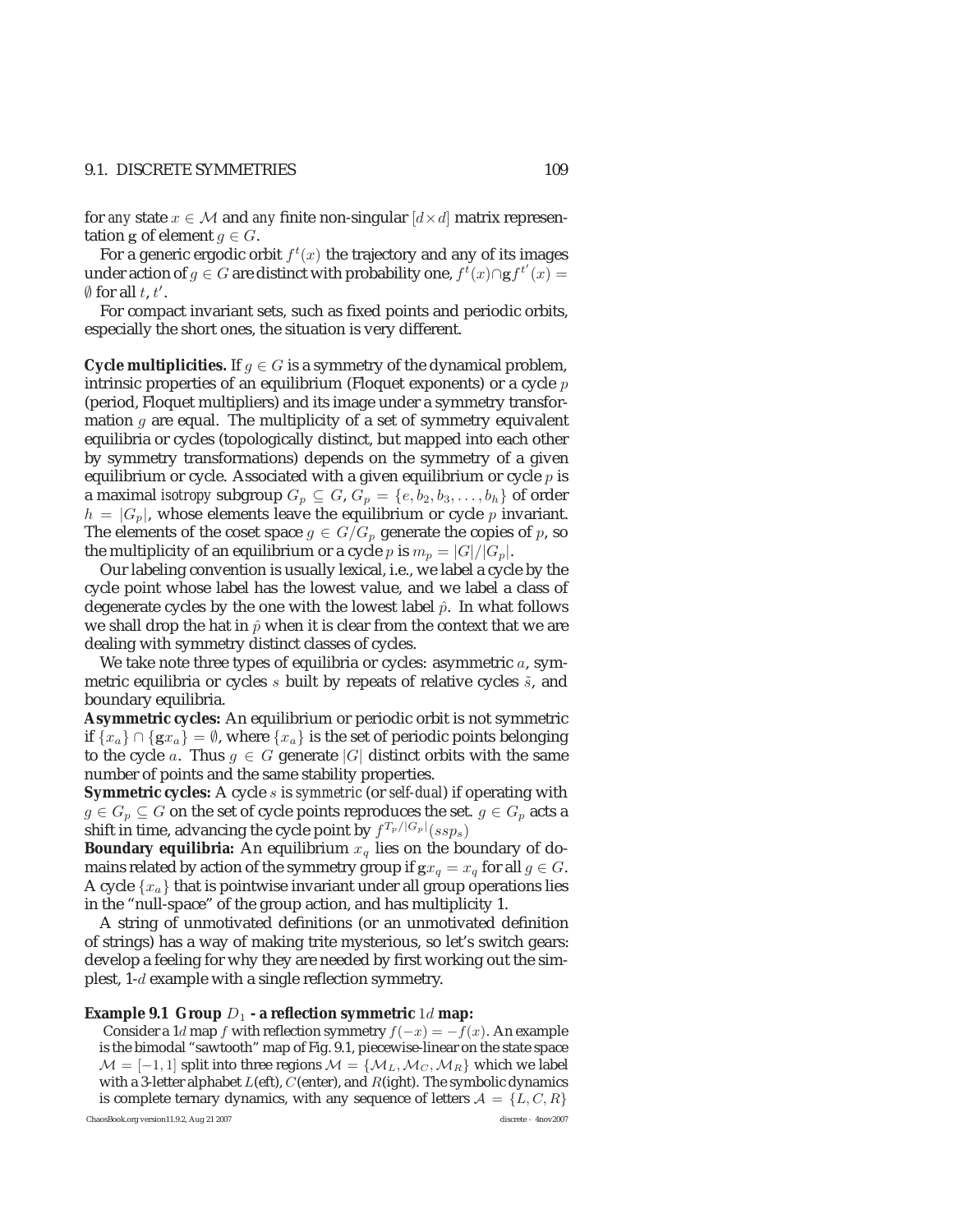**Fig. 9.1** The bimodal Ulam sawtooth map with the  $D_1$  symmetry  $f(-x) = -f(x)$ . (a) Boundary fixed point  $\overline{C}$ , asymmetric fixed points pair  $\{\overline{L}, \overline{R}\}$ . (b) Symmetric 2-cycle  $\overline{LR}$ . (c) Asymmetric 2-cycles pair  $\{\overline{LC}, \overline{CR}\}$ . Continued in Fig. 9.6. (Yueheng Lan)



corresponding to an admissible trajectory. Denote the reflection operation by  $Rx = -x$ . The 2-element group  $\{e, R\}$  goes by many names - here we shall refer to it as  $C_2$ , the group of rotations in the plane by angle  $\pi$ , or  $D_1$ , dihedral group with a single reflection. The symmetry invariance of the map implies that if  $\{x_n\}$  is a trajectory, than also  $\{Rx_n\}$  is a trajectory because  $Rx_{n+1} = Rf(x_n) = f(Rx_n)$ .

- **Asymmetric cycles:** R generates a reflection of the orbit with the same number of points and the same stability properties, see Fig. 9.1 (c).
- **Symmetric cycles:** A cycle s is *symmetric* (or *self-dual*) if operating with R on the set of cycle points reproduces the set. The period of a symmetric cycle is even  $(n_s = 2n_{\tilde{s}})$ , and the mirror image of the  $x_s$  cycle point is reached by traversing the irreducible segment  $\tilde{s}$  (relative periodic orbit) of length  $n_{\tilde{s}}$ ,  $f^{n_{\tilde{s}}}(x_s) = Rx_s$ , see Fig. 9.1 (b).
- **Boundary cycles:** In the example at hand there is only one cycle which is neither symmetric nor antisymmetric, but lies on the boundary: the fixed point  $\overline{C}$  at the origin.

We shall continue analysis of this system in Example 9.4, and work out the symbolic dynamics of such reflection symmetric systems in Example 11.2.

As reflection symmetry is the only discrete symmetry that a map of the interval can have, this example completes the group-theoretic analysis of 1−d maps. For 3−d flows three discrete symmetry groups of order 2 are possible:

reflection: 
$$
\sigma(x, y, z) = (x, y, -z)
$$
  
\nrotation:  $R(x, y, z) = (-x, -y, z)$   
\ninversion:  $P(x, y, z) = (9.6)$ 

Remark 9.5.1

**Example 9.2**  $D_1$  desymmetrization of the Lorenz flow:

Edward Lorenz arrived at the Lorenz equation

$$
\dot{x} = v(x) = \begin{bmatrix} \dot{x} \\ \dot{y} \\ \dot{z} \end{bmatrix} = \begin{bmatrix} \sigma(y-x) \\ \rho x - y - xz \\ xy - bz \end{bmatrix}
$$
 (9.7)

by a drastic simplification of the Raleigh-Benard flow [17]. Lorenz fixed  $\sigma =$ 10,  $b = 8/3$ , and varied the "Rayleigh number"  $\rho$ .

Lorenz equation (9.7) is invariant under  $[x, y]$ -plane  $\pi$  rotation R:

$$
(x, y, z) \to R(x, y, z) = (-x, -y, z).
$$
 (9.8)

discrete - 4nov2007 ChaosBook.org version11.9.2, Aug 21 2007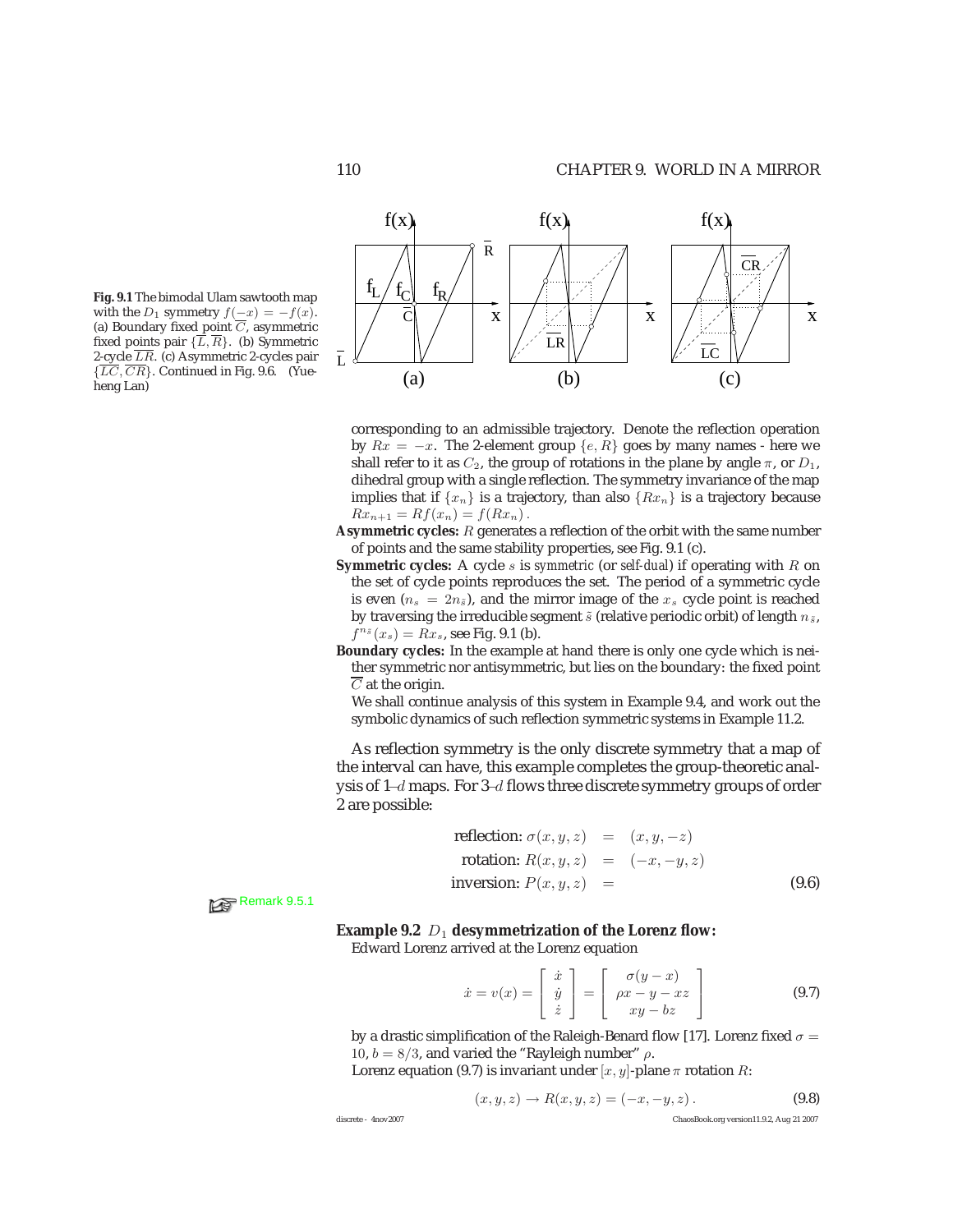#### 9.1. DISCRETE SYMMETRIES 111

For "Rayleigh number"  $0 < \rho < 1$  the origin equilibrium  $q_0$  is attractive. At  $\rho = 1$  equilibrium  $q_0$  undergoes a pitchfork bifurcation into a R-symmetric pair of equilibria at

$$
q_{1,2} = (\pm \sqrt{b(\rho - 1)}, \pm \sqrt{b(\rho - 1)}, \rho - 1),
$$
\n(9.9)

with eigenvalues of the three equilibria given by:

$$
q_0 : (\lambda_+, \lambda_-, \lambda_s) = (-(\sigma + 1)/2 \pm \sqrt{(\sigma - 1)^2/4 + (\rho - 1)\sigma}, -\text{(0)}10)
$$
  

$$
q_{1,2} : \text{roots of } \lambda^3 + \lambda^2(\sigma + b + 1) + \lambda b(\sigma + \rho) + 2\sigma b(\rho - 1) = 0.
$$

The  $q_0$  1d unstable manifold closes into a homoclinic orbit at  $\rho = 13.56...$ Beyond that, an infinity of associated periodic orbits are generated, until  $\rho =$ 24.74 ..., where  $q_{1,2}$  undergo a Hopf bifurcation. For  $\rho > 24.74$   $q_{1,2}$  have one stable real eigenvalue, and one unstable complex conjugate pair as solutions to (9.10), leading to a spiral-out instability.

The flow is volume contracting (4.36):

$$
\partial_i v_i = \sum_{i=1}^3 \lambda_i(x, t) = -\sigma - b - 1 \tag{9.11}
$$

at a constant, coordinate- and  $\rho$ -independent rate, set by Lorenz to  $\partial_i v_i =$ <sup>−</sup>13.66 ... . As for periodic orbits and for long time averages there is no contraction/expansion along the flow,  $\lambda_{\parallel} = 0$ , and the sum of  $\lambda_i$  is constant by (9.11), there is only one independent  $\lambda_i$  to compute.

The action of the dihedral group  $D_1$  generator R (9.8) on the Lorenz flow vector space  $\mathcal{M} = \mathbb{R}^3$  is a rotation by  $\pi$  about the *z*-axis. R invariance decomposes the space into two irreducible subspaces  $\mathcal{M} = \mathcal{M}^+ \oplus \mathcal{M}^-$ , the z-axis  $\mathcal{M}^+$  and the  $[x, y]$  plane  $\mathcal{M}^-$ . The projection operators onto these two subspaces are

$$
P^{+} = \frac{1}{2}(1+R) = \begin{pmatrix} 0 & 0 & 0 \\ 0 & 0 & 0 \\ 0 & 0 & 1 \end{pmatrix}, \quad P^{-} = \frac{1}{2}(1-R) = \begin{pmatrix} 1 & 0 & 0 \\ 0 & 1 & 0 \\ 0 & 0 & 0 \end{pmatrix}.
$$
\n(9.12)

The  $1d \mathcal{M}^+$  subspace is flow-invariant, with the full state space Lorenz equation (9.7) reduced to the exponential contraction to the  $q_0$  equilibrium,

 $\dot{z} = -bz$ ,

which is the reason why you never see this decomposition discussed in literature. Even though this subspace is so trivial, it plays important role as a topological obstruction, with the number of winds of a trajectory around it providing a natural symbolic dynamics. For flows in higher-dimensional state spaces the flow-invariant  $\mathcal{M}^+$  subspace can be itself high-dimensional, with interesting dynamics.<br>The M<sup>−</sup> subspace is *not* flow-invariant - the nonlinear terms the Lorenz <sup>2</sup> 9.7, page 124

equation (9.7) send initial conditions within M<sup>−</sup> into the whole M - but R symmetry is nevertheless very useful. By defining a Poincaré section  $P$  to be any plane containing the z axis, the state space is divided into a half-space fundamental domain  $\tilde{\mathcal{M}}$  and its 180<sup>o</sup> rotation  $R\tilde{\mathcal{M}}$ . Then the dynamics can be reduced to fundamental domain, with any trajectory that pierces  $P$  reinjected through a 180<sup>o</sup> rotation. Full space pairs p,  $Rp$  map into a single cycles  $\tilde{p}$  in the fundamental domain, and any self-dual cycle  $p = Rp = \tilde{p}R\tilde{p}$  9.7, page 124 is a repeat of a relative periodic orbit  $\til$ is a repeat of a relative periodic orbit  $\tilde{p}$ .<br>
9.8, page 12, page 12, 2007

ChaosBook.org version11.9.2, Aug 21 2007



**Fig. 9.2** The equilibria of the Lorenz flow for  $\sigma = 10, b = 8/3, \rho = 28$ . The stable eigenvector  $e^{(1)}$  of  $q_0$  lies in the  $\mathcal{M}^+$  = z-axis invariant subspace, while the unstable, R-rotation related eigenvector pair  $e^{(2,3)}$  ∈  $\mathcal{M}^-$  is heteroclinic to  $q_{1,2}$  equilibria. The R-rotation related  $q_{1,2}$  equilibria have one stable real eigenvalue, and a complex conjugate pair which is unstable for  $\rho > 24.74$ .

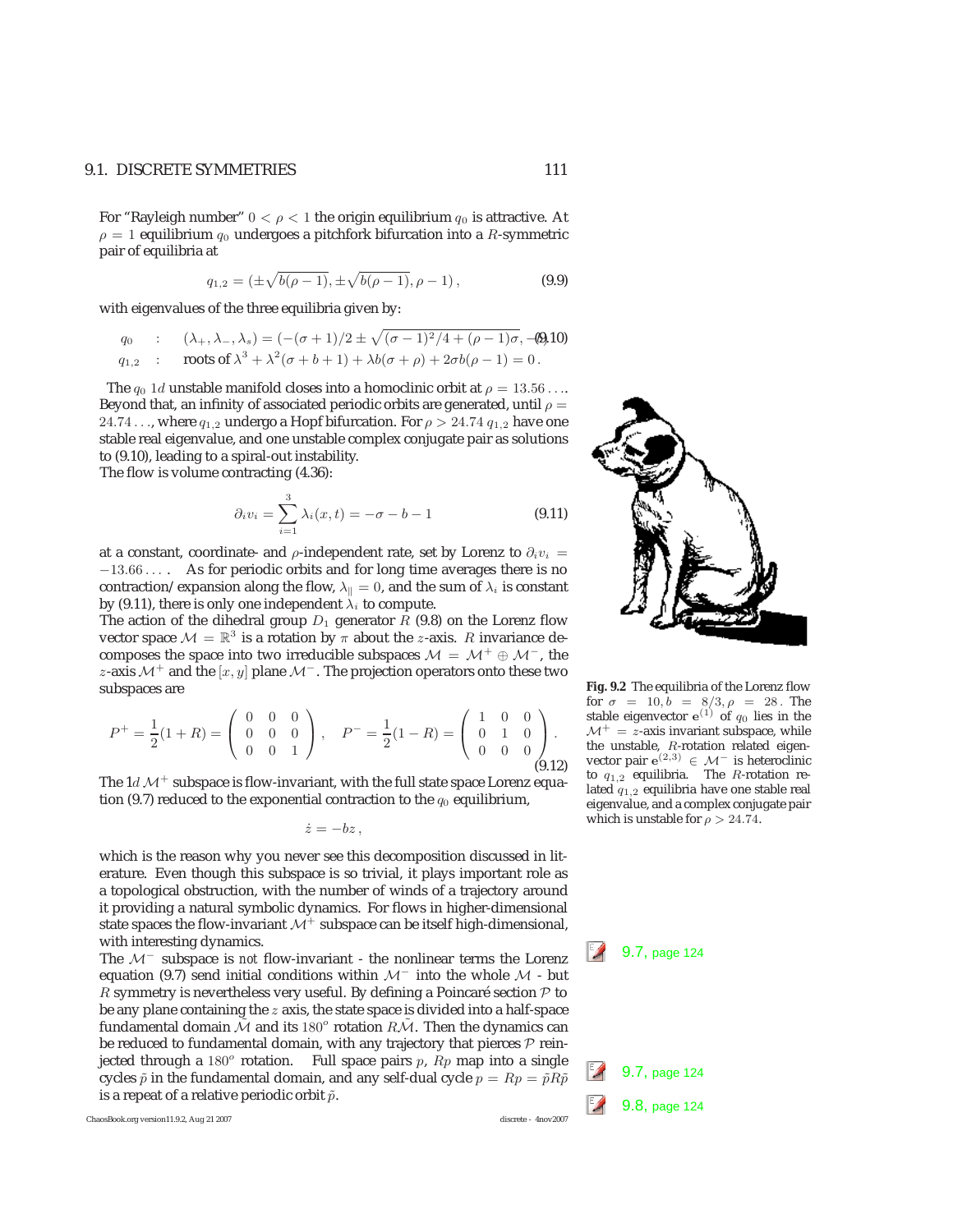We now turn to discussion of a general discrete symmetry group, with elements that do not commute, and illustrate it by the 3-disk game of pinball, Example 9.3 and Example 9.5.





# **9.2 Relative periodic orbits**

We show that a symmetry reduces computation of periodic orbits to repeats of shorter, "relative periodic orbit" segments.

Invariance of a flow under a symmetry means that the symmetric image of a cycle is again a cycle, with the same period and stability. The new orbit may be topologically distinct (in which case it contributes to the multiplicity of the cycle) or it may be the same cycle.

A cycle is *symmetric* under symmetry operation g if g acts on it as a shift in time, advancing the starting point to the starting point of a symmetry related segment. A symmetric cycle  $p$  can thus be subdivided into  $m_p$  repeats of a *irreducible segment*, "prime" in the sense that the full state space cycle is a repeat of it. Thus in presence of a symmetry the notion of a periodic orbit is replaced by the notion of the shortest segment of the full state space cycle which tiles the cycle under the action of the group. In what follows we refer to this segment as a *relative periodic orbit*.

Relative periodic orbits (or *equvariant periodic orbits*) are orbits  $x(t)$  in state space M which exactly recur

$$
x(t) = \mathbf{g} x(t+T) \tag{9.13}
$$

for a fixed *relative period* T and a fixed group action  $g \in G$ . This group action is referred to as a "phase," or a "shift." For a discrete group by (9.3)  $q^m = e$  for some finite m, so the corresponding full state space orbit is periodic with period  $mT$ .

The period of the full orbit is given by the  $m_p \times$  (period of the relative periodic orbit), and the Floquet multiplier  $\Lambda_{p,i}^{\{r\}}$  is given by  $\Lambda_{\tilde{p},i}^{m_p}$  of the relative periodic orbit. The elements of the quotient space  $\vec{b} \in G/G_p$ generate the copies  $bp$ , so the multiplicity of the full state space cycle  $p$ is  $m_p = |G| n_{\tilde{p}} / n_p$ .

We now illustrate these ideas with the example of Section 1.3, symmetries of a 3-disk game of pinball.

#### **Example 9.3**  $C_{3v} = D_3$  **invariance** - **3-disk game of pinball:**

As the three disks in Fig. 9.3 are equidistantly spaced, our game of pinball has a sixfold symmetry. The symmetry group of relabeling the 3 disks is the permutation group  $S_3$ ; however, it is more instructive to think of this group geometrically, as  $C_{3v}$  (dihedral group D<sub>3</sub>), the group of order  $|G| = 6$  consisting of the identity element e, three reflections across axes  $\{\sigma_{12}, \sigma_{23}, \sigma_{13}\}\,$ and two rotations by  $2\pi/3$  and  $4\pi/3$  denoted  $\{C_3, C_3^2\}$ . Applying an element (identity rotation by  $\pm 2\pi/3$  or one of the three possible reflections) of ment (identity, rotation by  $\pm 2\pi/3$ , or one of the three possible reflections) of<br>discrete - 400×2007



**Fig. 9.3** The symmetries of three disks on an equilateral triangle. The fundamental domain is indicated by the shaded wedge.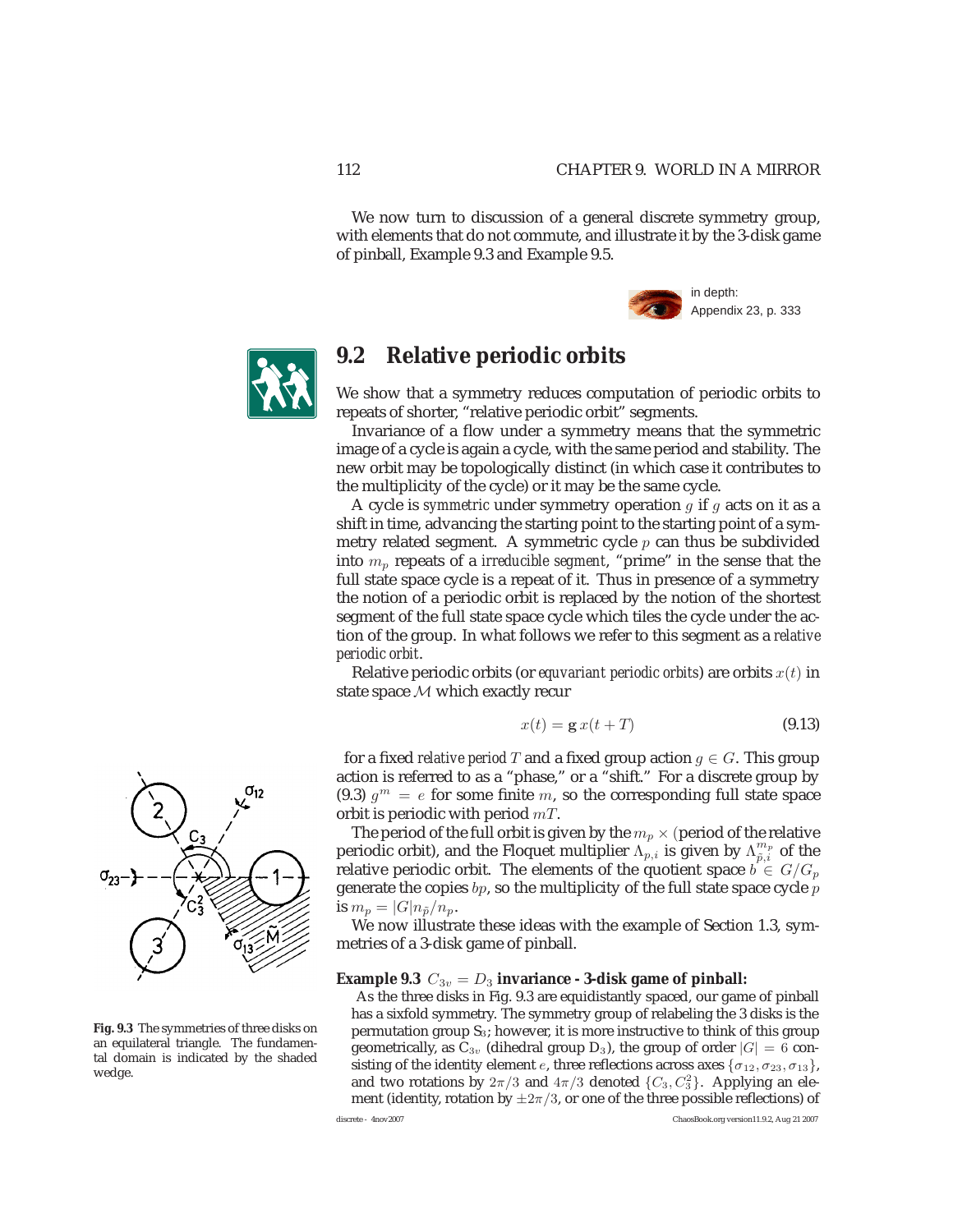

**Fig. 9.4** The 3-disk pinball cycles: (a)  $\overline{12}$ ,  $\overline{13}$ ,  $\overline{23}$ ,  $\overline{123}$ . Cycle  $\overline{132}$  turns clockwise. (b) Cycle 1232; the symmetry related 1213 and 1323 not drawn. (c) 12323; 12123, 12132,  $\frac{1}{123323}$ ; 12132,  $\frac{1}{123323}$  and  $\frac{1}{13232}$  not drawn. (d) The fundamental domain i.e., the 1/6th wedge 12313, 13131 and 13232 not drawn. (d) The fundamental domain, i.e., the 1/6th wedge indicated in (a), consisting of a section of a disk, two segments of symmetry axes acting as straight mirror walls, and the escape gap to the left. The above 14 full-space cycles restricted to the fundamental domain reduced to the two fixed points 0, 1, 2-cycle 10, and<br>5-cycle 00111\_(not drawn) 5-cycle 00111 (not drawn).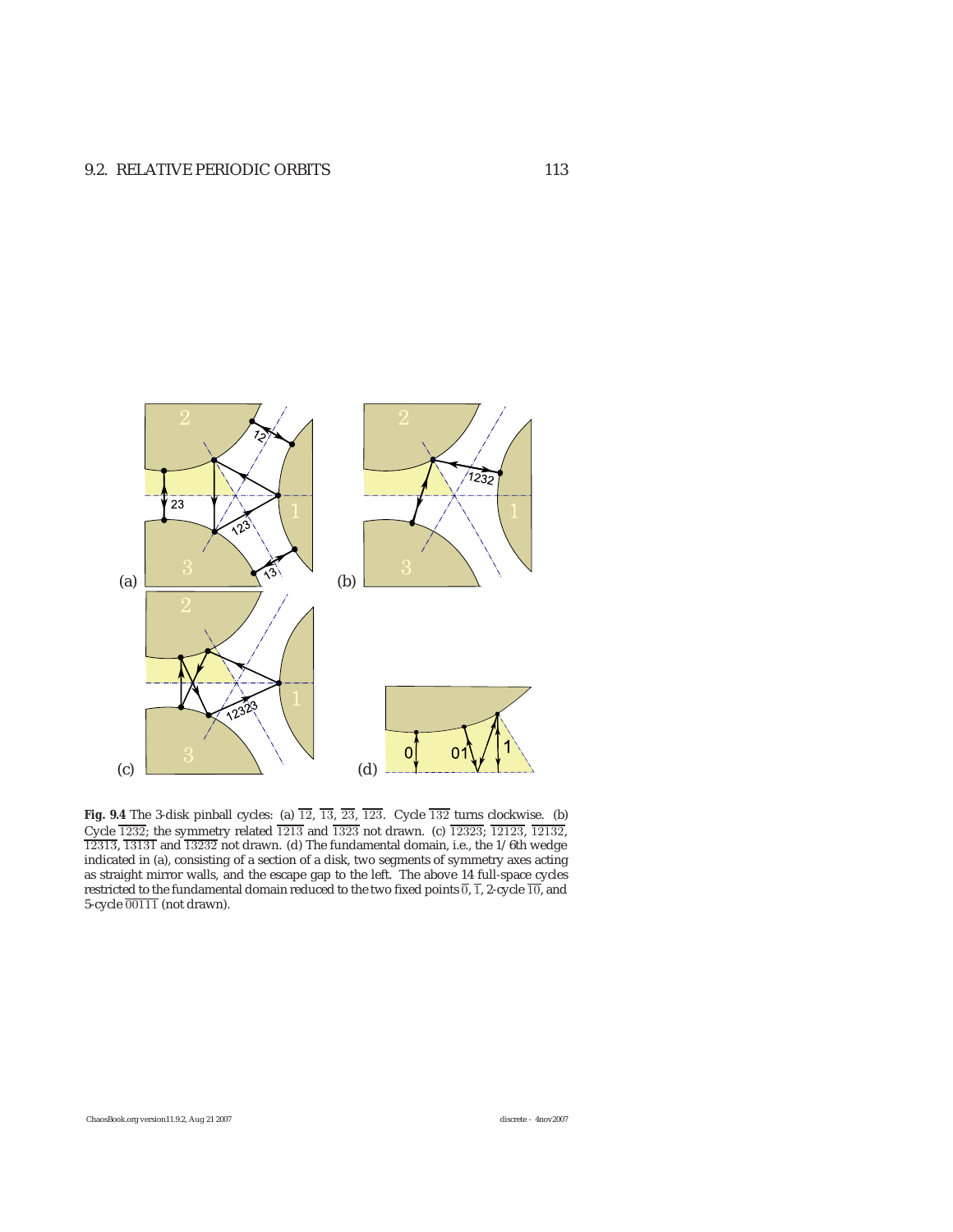121231313





this symmetry group to a trajectory yields another trajectory. For instance,  $\sigma_{12}$ , the flip across the symmetry axis going through disk 1 interchanges the symbols 2 and 3; it maps the cycle  $\overline{12123}$  into  $\overline{13132}$ , Fig. 9.5 (a). Cycles  $\overline{12}$ ,  $\overline{23}$ , and  $\overline{13}$  in Fig. 9.3 (a) are related to each other by rotation by  $\pm 2\pi/3$ , or, 9.6, page 123 equivalently, by a relabeling of the disks.

121313132

The subgroups of  $D_3$  are  $D_1 = \{e, \sigma\}$ , consisting of the identity and any one of the reflections, of order 2, and  $C_3 = \{e, C_3, C_3^2\}$ , of order 3, so possible evcloped multiplicities are  $|C|/|C| = 2$ , 3 or 6. cycle multiplicities are  $|G|/|G_p| = 2$ , 3 or 6.

The  $C_3$  subgroup  $G_p = \{e, C_3, C_3^2\}$  invariance is exemplified by 2 cycles  $\overline{123}$  and  $\overline{132}$  which are invariant under rotations by  $2\pi/3$  and  $4\pi/3$ , but are mapped into each other by any reflection, Fig. 9.5 (b), and the multiplicity is  $|G|/|G_p| = 2.$ 

The  $C_v$  type of a subgroup is exemplified by the invariances of  $\hat{p} = 1213$ . This cycle is invariant under reflection  $\sigma_{23}$ { $\overline{1213}$ } =  $\overline{1312}$  =  $\overline{1213}$ , so the invariant subgroup is  $G_{\hat{p}}=\{e,\sigma_{23}\},$  with multiplicity is  $m_{\hat{p}}=|G|/|G_{p}|=3;$ the cycles in this class,  $\overline{1213}$ ,  $\overline{1232}$  and  $\overline{1323}$ , are related by  $2\pi/3$  rotations, Fig. 9.5 (c).

A cycle of no symmetry, such as  $\overline{12123}$ , has  $G_p = \{e\}$  and contributes in all six copies (the remaining cycles in the class are  $\overline{12132}$ ,  $\overline{12313}$ ,  $\overline{12323}$ ,  $\overline{13132}$ and  $\overline{13232}$ , Fig. 9.5 (a).

Besides the above discrete symmetries, for Hamiltonian systems cycles may be related by time reversal symmetry. An example are the cycles  $\overline{121212313}$ and  $\frac{121212323}{2} = \frac{313212121}{3}$  which have the same periods and stabilities, but are related by no space symmetry, see Fig. 9.5 (d). Continued in Example 9.5.



# **9.3 Domain for fundamentalists**

So far we have used symmetry to effect a reduction in the number of independent cycles in cycle expansions. The next step achieves much more:

- (1) Discrete symmetries can be used to restrict all computations to a *fundamental domain*, the  $M/G$  quotiented subspace of the full state space M.
- (2) Discrete symmetry tessellates the state space into copies of a fundamental domain, and thus induces a natural partition of state space. The state space is completely tiled by a fundamental domain and its symmetric images.

(3) Cycle multiplicities induced by the symmetry are removed by

121212313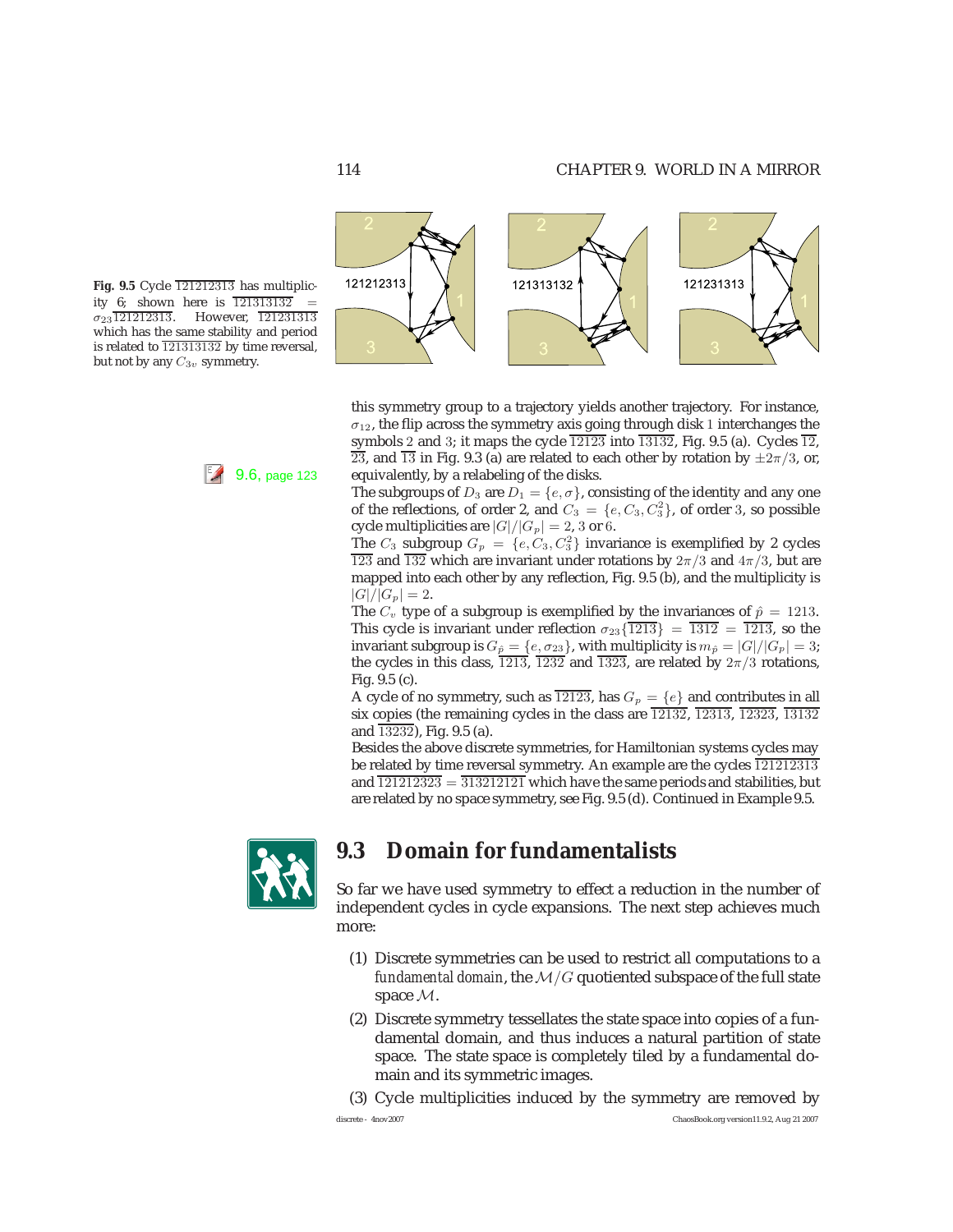

*desymmetrization*, reduction of the full dynamics to the dynamics on a *fundamental domain*. Each symmetry-related set of global cycles p corresponds to precisely one fundamental domain (or relative) cycle  $\tilde{p}$ . Conversely, each fundamental domain cycle  $\tilde{p}$  traces out a segment of the global cycle  $p$ , with the end point of the cycle  $\tilde{p}$  mapped into the irreducible segment of p with the group element  $h_{\tilde{p}}$ . The relative periodic orbits in the full space, folded back into the fundamental domain, are periodic orbits.

(4) The group elements  $G = \{e, g_2, \ldots, g_{|G|}\}\$  which map the fundamental domain  $\tilde{\mathcal{M}}$  into its copies  $q\tilde{\mathcal{M}}$ , serve also as letters of a symbolic dynamics alphabet.

If the dynamics is invariant under a discrete symmetry, the state space  $M$  can be completely tiled by the fundamental domain  $M$  and its images  $\mathcal{M}_a = a\mathcal{M}$ ,  $\mathcal{M}_b = b\mathcal{M}$ , ... under the action of the symmetry group  $G = \{e, a, b, \ldots\},\$ 

$$
\mathcal{M} = \tilde{\mathcal{M}} \cup \mathcal{M}_a \cup \mathcal{M}_b \cdots \cup \mathcal{M}_{|G|} = \tilde{\mathcal{M}} \cup a\tilde{\mathcal{M}} \cup b\tilde{\mathcal{M}} \cdots.
$$
 (9.14)

Now we can use the invariance condition (9.4) to move the starting point x into the fundamental domain  $x = a\tilde{x}$ , and then use the relation  $a^{-1}b = h^{-1}$  to also relate the endpoint y to its image in the fundamental domain. While the global trajectory runs over the full space  $M$ , the restricted trajectory is brought back into the fundamental domain  $\tilde{\mathcal{M}}$ any time it exits into an adjoining tile; the two trajectories are related by the symmetry operation  $h$  which maps the global endpoint into its fundamental domain image.

#### **Example 9.4 Group**  $D_1$  and reduction to the fundamental domain.

Consider again the reflection-symmetric bimodal Ulam sawtooth map  $f(-x) =$  $-f(x)$  of Example 9.1, with symmetry group  $D_1 = \{e, R\}$ . The state space  $\mathcal{M} = [-1, 1]$  can be tiled by half-line  $\mathcal{M} = [0, 1]$ , and  $R\mathcal{M} = [-1, 0]$ , its image under a reflection across  $x = 0$  point. The dynamics can then be restricted to the *fundamental domain*  $\tilde{x}_k \in \tilde{\mathcal{M}} = [0, 1]$ ; every time a trajectory leaves this interval, it is mapped back using R.

In Fig. 9.6 the fundamental domain map  $f(\tilde{x})$  is obtained by reflecting  $x < 0$ segments of the global map  $f(x)$  into the upper right quadrant.  $f$  is also ChaosBook.org version11.9.2, Aug 21 2007 discrete - 4nov2007

**Fig. 9.6** The bimodal Ulam sawtooth map of Fig. 9.1 restricted to the  $x \geq 0$  fundamental domain.  $f(x)$  is indicated by thin line, and the fundamental domain map  $f(\tilde{x})$  by thick line. (a) Boundary fixed point  $\overline{C}$  maps into the fixed point  $\overline{0}$ . The asymmetric fixed point pair  $\{\overline{L},\overline{R}\}$ maps into the fixed point  $\overline{2}$ , and the full state space symmetric 2-cycle  $\overline{LR}$  into the fixed point 1. (b) The asymmetric 2-cycle<br>pair  $\{LC,\overline{CR}\}$  maps into the 2-cycle  $\overline{01}$ .<br>(c) All fundamental domain fixed points (c) All fundamental domain fixed points and 2-cycles.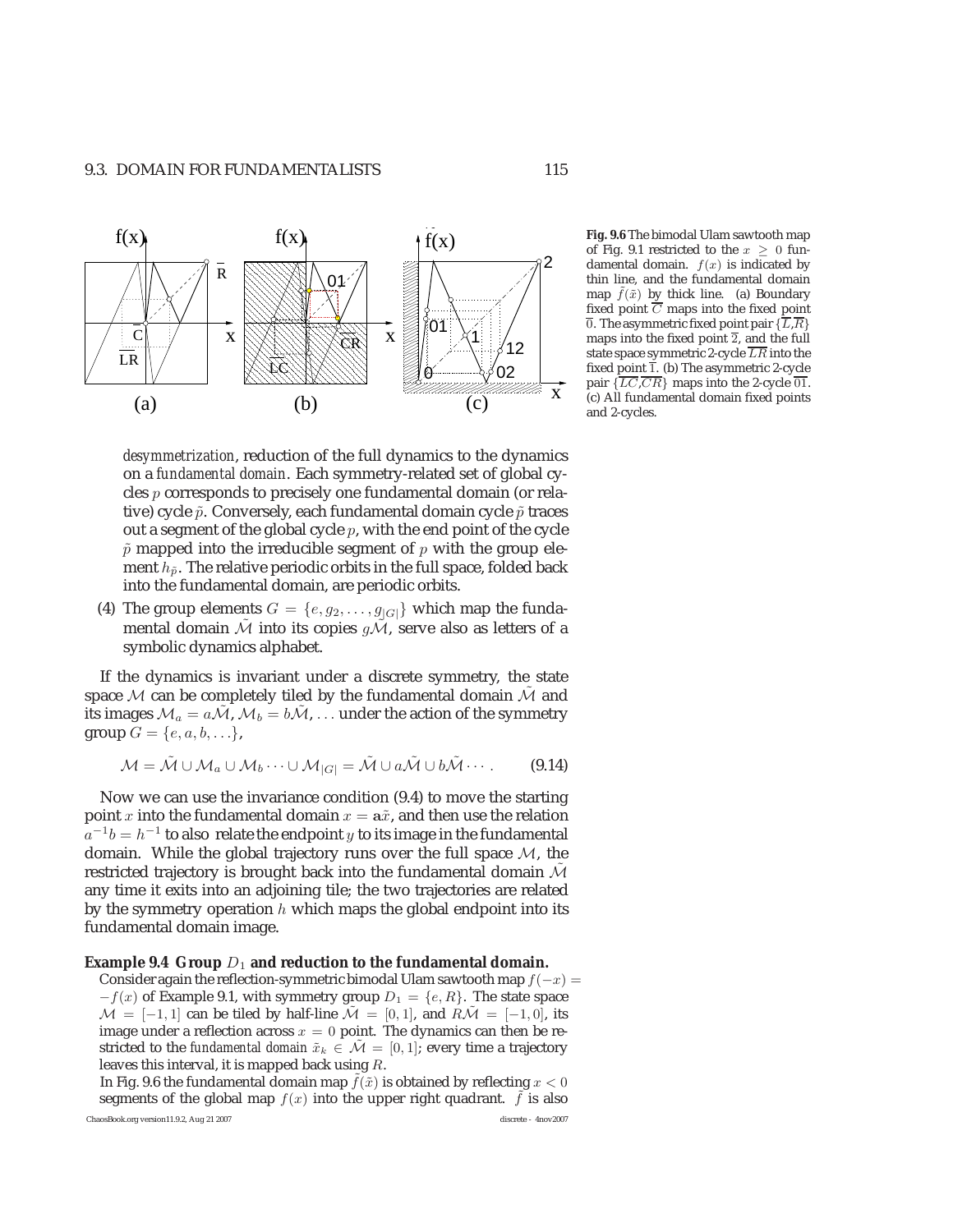bimodal and piecewise-linear, with  $\tilde{\mathcal{M}} = [0, 1]$  split into three regions  $\tilde{\mathcal{M}} =$  ${\tilde{\mathcal{M}}_0, \tilde{\mathcal{M}}_1, \tilde{\mathcal{M}}_2}$  which we label with a 3-letter alphabet  $\tilde{\mathcal{A}} = \{0, 1, 2\}$ . The symbolic dynamics is again complete ternary dynamics, with any sequence of letters {0, 1, 2} admissible.

However, the interpretation of the "desymmetrized" dynamics is quite different - the multiplicity of every periodic orbit is now 1, and relative periodic orbits of the full state space dynamics are all periodic orbits in the fundamental domain. Consider Fig. 9.6

In (a) the boundary fixed point  $\overline{C}$  is also the fixed point  $\overline{0}$ . In this case the set of points invariant under group action of  $D_1$ ,  $\mathcal{M} \cap R\mathcal{M}$ , is just this fixed point  $x = 0$ , the reflection symmetry point.

The asymmetric fixed point pair  $\{\overline{L},\overline{R}\}\$ is reduced to the fixed point  $\overline{2}$ , and the full state space symmetric 2-cycle  $\overline{LR}$  is reduced to the fixed point  $\overline{1}$ . The asymmetric 2-cycle pair  $\{\overline{LC},\overline{CR}\}$  is reduced to the 2-cycle  $\overline{01}$ . Finally, the symmetric 4-cycle  $\overline{LCRC}$  is reduced to the 2-cycle  $\overline{02}$ . This completes the conversion from the full state space for all fundamental domain fixed points and 2-cycles, Fig. 9.6 (c).

### **Example 9.5 3-disk game of pinball in the fundamental domain**

If the dynamics is symmetric under interchanges of disks, the absolute disk labels  $\epsilon_i = 1, 2, \cdots, N$  can be replaced by the symmetry-invariant relative disk $\rightarrow$ disk increments  $g_i$ , where  $g_i$  is the discrete group element that maps disk *i* −1 into disk *i*. For 3-disk system  $g_i$  is either reflection  $\sigma$  back to initial disk (symbol '0') or rotation by C to the next disk (symbol '1'). An immediate gain arising from symmetry invariant relabeling is that N-disk symbolic dynamics becomes  $(N - 1)$ -nary, with no restrictions on the admissible sequences.

An irreducible segment corresponds to a periodic orbit in the *fundamental domain*, a one-sixth slice of the full 3-disk system, with the symmetry axes acting as reflecting mirrors (see Fig. 9.3(d)). A set of orbits related in the full space by discrete symmetries maps onto a single fundamental domain orbit. The reduction to the fundamental domain desymmetrizes the dynamics and removes all global discrete symmetry-induced degeneracies: rotationally symmetric global orbits (such as the 3-cycles  $\overline{123}$  and  $\overline{132}$ ) have multiplicity 2, reflection symmetric ones (such as the 2-cycles  $\overline{12}$ ,  $\overline{13}$  and  $\overline{23}$ ) have multiplicity 3, and global orbits with no symmetry are 6-fold degenerate. Table 11.1 lists some of the shortest binary symbols strings, together with the corresponding full 3-disk symbol sequences and orbit symmetries. Some examples of such orbits are shown in Figs. 9.5 and 9.7. Continued in Example 11.3.



### **9.4 Continuous symmetries**

What if the "law of motion" retains its form (9.5) in a family of coordinate frames  $f(x) = g^{-1}f(gx)$  related by a group of *continuous* symmetries? The notion of "fundamental domain" is of no use here. Instead, as we shall see, continuous symmetries reduce dynamics to a desymmetrized system of lower dimensionality, by elimination of "ignorable" coordinates.



**Fig. 9.7** (a) The pair of full-space 9-cycles, the counter-clockwise <sup>121232313</sup> and the clockwise  $\overline{131323212}$  correspond to (b) one fundamental domain 3-cycle 001.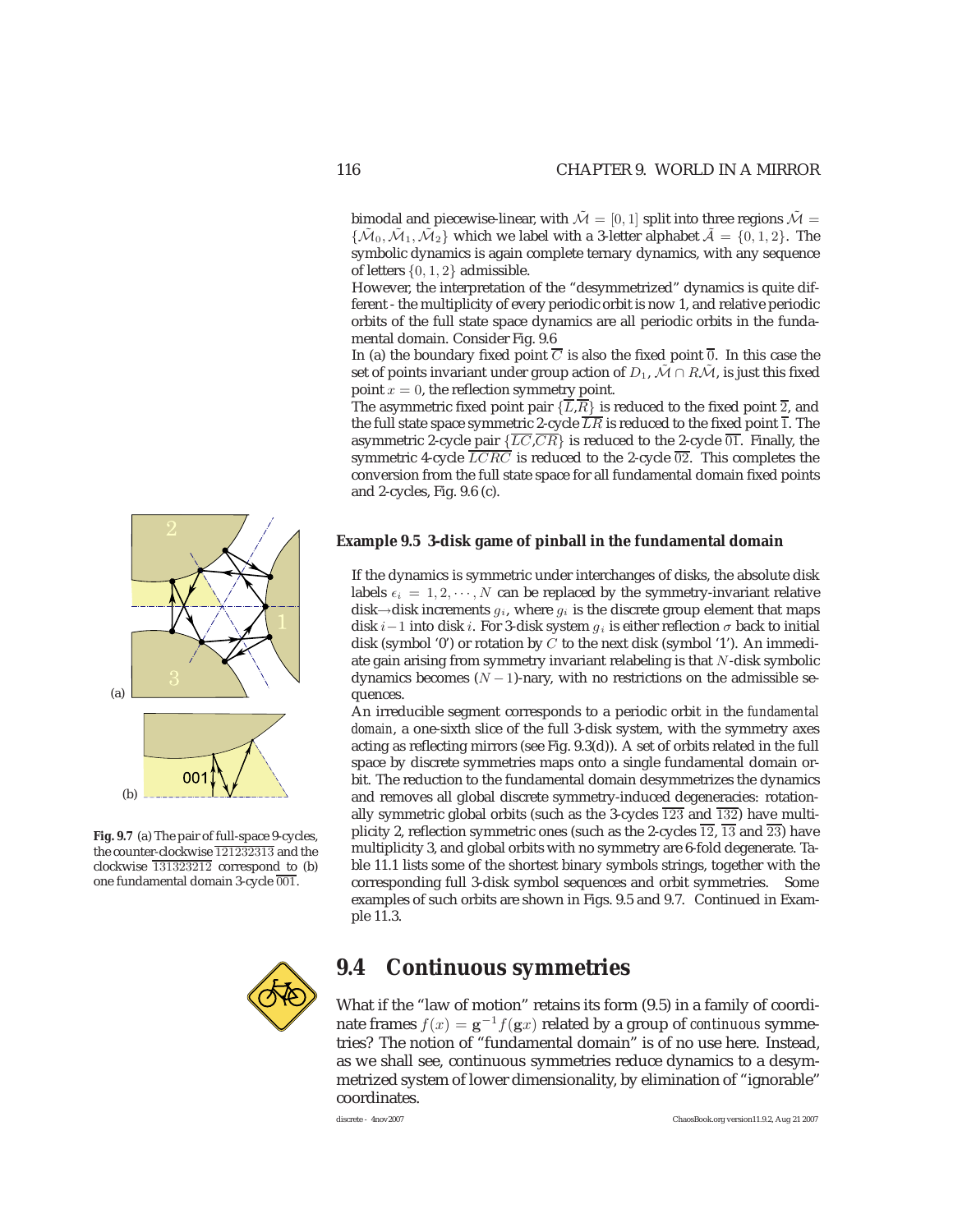#### 9.4. CONTINUOUS SYMMETRIES 117

**Definition**: A Lie group is a topological group G such that (1) G has the structure of a smooth differential manifold. (2) The composition map  $G \times G \to G : (g, h) \to gh^{-1}$  is smooth. By "smooth" in this text we always mean  $\mathbb{C}^{\infty}$  differentiable. If you are mystified by the above definition, don't be. Just think "aha, like the rotation group  $SO(3)$ ?"

If action of every element  $q$  of a group  $G$  commutes with the flow  $\dot{x} = v(x), x(t) = f^t(x_0),$ 

$$
g v(x) = v(gx), \t gf^t(x_0) = f^t(gx_0),
$$
 (9.15)

the dynamics is said to be *invariant* or *equivariant* under G.

Let G be a group, M a set, and  $g\mathcal{M} \longrightarrow \mathcal{M}$  a group action. For any  $x \in \mathcal{M}$ , the *orbit*  $\mathcal{M}(x)$  of x is the set of all group actions

$$
\mathcal{M}(x) = \{ \mathbf{g} \, x \mid g \in G \} \subset \mathcal{M} \, .
$$

For a given state space point  $x$  the group of  $N$  continuous transformations together with the time translation sweeps out a smooth  $(N+1)$ dimensional manifold of equivalent orbits. The time evolution itself is a noncompact 1-parameter Lie group; however, for solutions  $p$  for which the N-dimensional group manifold is periodic in time  $T_p$ , the orbit of  $x_p$  is a *compact* invariant manifold  $\mathcal{M}_p$ . The simplest example is the  $N=0$  case, where the invariant manifold  $\mathcal{M}_p$  is the 1d-torus traced out by the periodic trajectory. Thus all continuous symmetries can be considered on the same footing, and the closure of the set of comapact unstable invariant manifolds  $\mathcal{M}_p$  is the non-wandering set  $\Omega$  of dynamics in presence of a continuous global symmetry (see Section 2.1.1).

The desymmetrized state space is the quotient space  $\mathcal{M}/G$ . The reduction to  $\mathcal{M}/G$  amounts to a change of coordinates where the "ignorable angles"  $\{t, \theta_1, \dots, \theta_N\}$  parametrize  $N+1$  time and group translations can be separated out. A simple example is the "rectification" of the harmonic oscillator by a change to polar coordinates, Example 6.1.

### **9.4.1 Lie groups for pedestrians**

All the group theory that you shall need here is in principle contained in the *Peter-Weyl theorem*, and its corollaries: A compact Lie group G is completely reducible, its representations are fully reducible, every compact Lie group is a closed subgroup of  $U(n)$  for some n, and every continuous, unitary, irreducible representation of a compact Lie group is finite dimensional.

Instead of writing yet another tome on group theory, in what follows we serve group theoretic nuggets on need-to-know basis, following a well-trod pedestrian route through a series of examples of familiar bits of group theory and Fourier analysis (but take a modicum of high, cyclist road in the text proper).

Consider infinitesimal transformations of form  $g=1+iD,$   $\left|D_{b}^{a}\right|\ll1,$ i.e., the transformations connected to the identity (in general, we also ChaosBook.org version11.9.2, Aug 21 2007 discrete - 4nov2007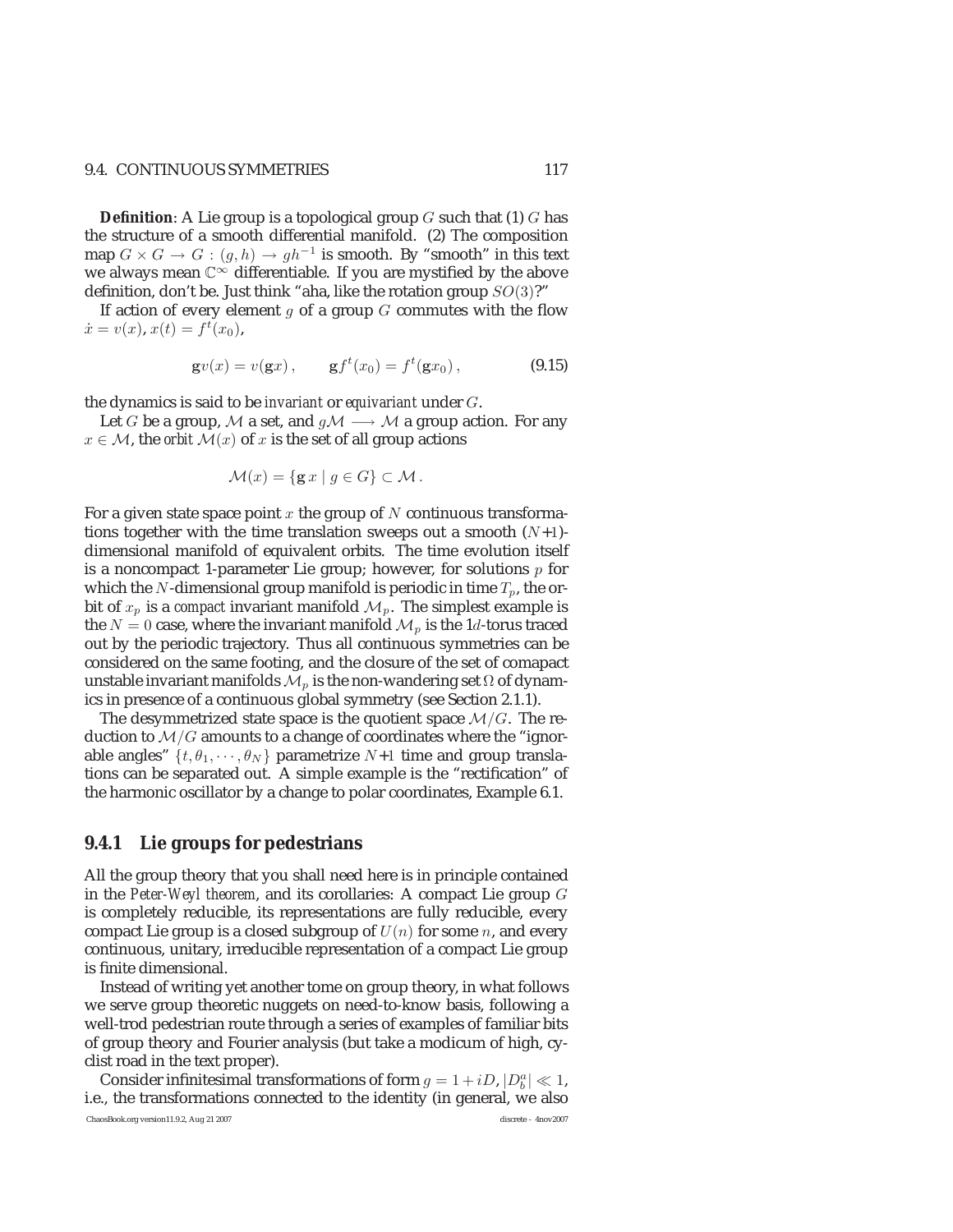need to combine this with effects of invariance under discrete coordinate transformations, already discussed above). *Unitary* transformations  $\exp(i\theta_j T_j)$  are generated by sequences of infinitesimal transformations of form

$$
g_a^b \simeq \delta_b^a + i \delta \theta_i(T_i)_a^b
$$
  $gSpace \in \mathbb{R}^N$ ,  $T_i$  hermitian.

where  $T_i$ , the *generators* of infinitesimal transformations, are a set of linearly independent  $[d \times d]$  hermitian matrices. In terms of the generators  $T_i$ , a tensor  $h_{ab...}$  is invariant if  $T_i$  "annihilate" it, i.e.,  $T_i \cdot h = 0$ :

$$
(T_i)^{a'}_a h_{a'b...}^{c...} + (T_i)^{b'}_b h_{ab'...}^{c...} - (T_i)^{c'}_c h_{ab...}^{c'...} + ... = 0.
$$
 (9.16)

#### **Example 9.6 Lie algebra.**

As one does not want the symmetry rules to change at every step, the generators  $T_i$ ,  $i = 1, 2, \ldots, N$ , are themselves invariant tensors:

$$
(T_i)^a_b = g^a{}_{a'} g_b{}^{b'} g_{ii'} (T_{i'})^a{}_{b'}^a , \qquad (9.17)
$$

where  $g_{ij} = \left[e^{-i\theta_k C_k}\right]_{ij}$  is the adjoint  $[N \times N]$  matrix representation of  $g \in$ <br>C. The  $\left[\frac{d}{d} \times d\right]$  matrices T, are in general non-commuting, and from (0.16) it G. The  $d \times d$  matrices  $T_i$  are in general non-commuting, and from (9.16) it follows that they close N-element *Lie algebra*

$$
T_i T_j - T_j T_i = i C_{ijk} T_k \qquad i, j, k = 1, 2, ..., N,
$$

where the fully antisymmetric adjoint representation generators  $[C_k]_{ij}$  = Cijk are known as the *structure constants*.

#### **Example 9.7 Group** SO(2)**.**

 $SO(2)$  is the group of rotations in a plane, smoothly connected to the unit element (i.e. the inversion  $x \to -x$  is excluded). A group element can be parameterized by angle  $\theta$ , and its action on smooth periodic functions is generated by

$$
g(\theta) = e^{i\theta \mathbf{T}}
$$
,  $\mathbf{T} = -i\frac{d}{d\theta}$ ,

 $g(\theta)$  rotates a periodic function  $u(\theta + 2\pi) = u(\theta)$  by  $\theta$  mod  $2\pi$ :

$$
g(\theta)u(\theta') = u(\theta' + \theta)
$$

The multiplication law is  $g(\theta)g(\theta') = g(\theta + \theta')$ . If the group G actions consists of N such rotations which commute for example a N-dimensional box with of  $N$  such rotations which commute, for example a  $N$ -dimensional box with periodic boundary conditions, the group  $G$  is an Abelian group that acts on a torus  $T^N$ .

### **9.4.2 Relative periodic orbits**

Consider a flow invariant under a global continuous symmetry (Lie group) G. A relative periodic orbit  $p$  is an orbit in state space M which exactly recurs

$$
x_p(t) = \mathbf{g}_p x_p(t + T_p), \qquad x_p(t) \in \mathcal{M}_p \tag{9.18}
$$

for a fixed *relative period*  $T_p$  and a fixed group action  $g_p \in G_p \subset G$ that "rotates" the endpoint  $x_p(T_p)$  back into the initial point  $x_p(0)$ . The group action  $g_p$  is referred to as a "phase," or a "shift."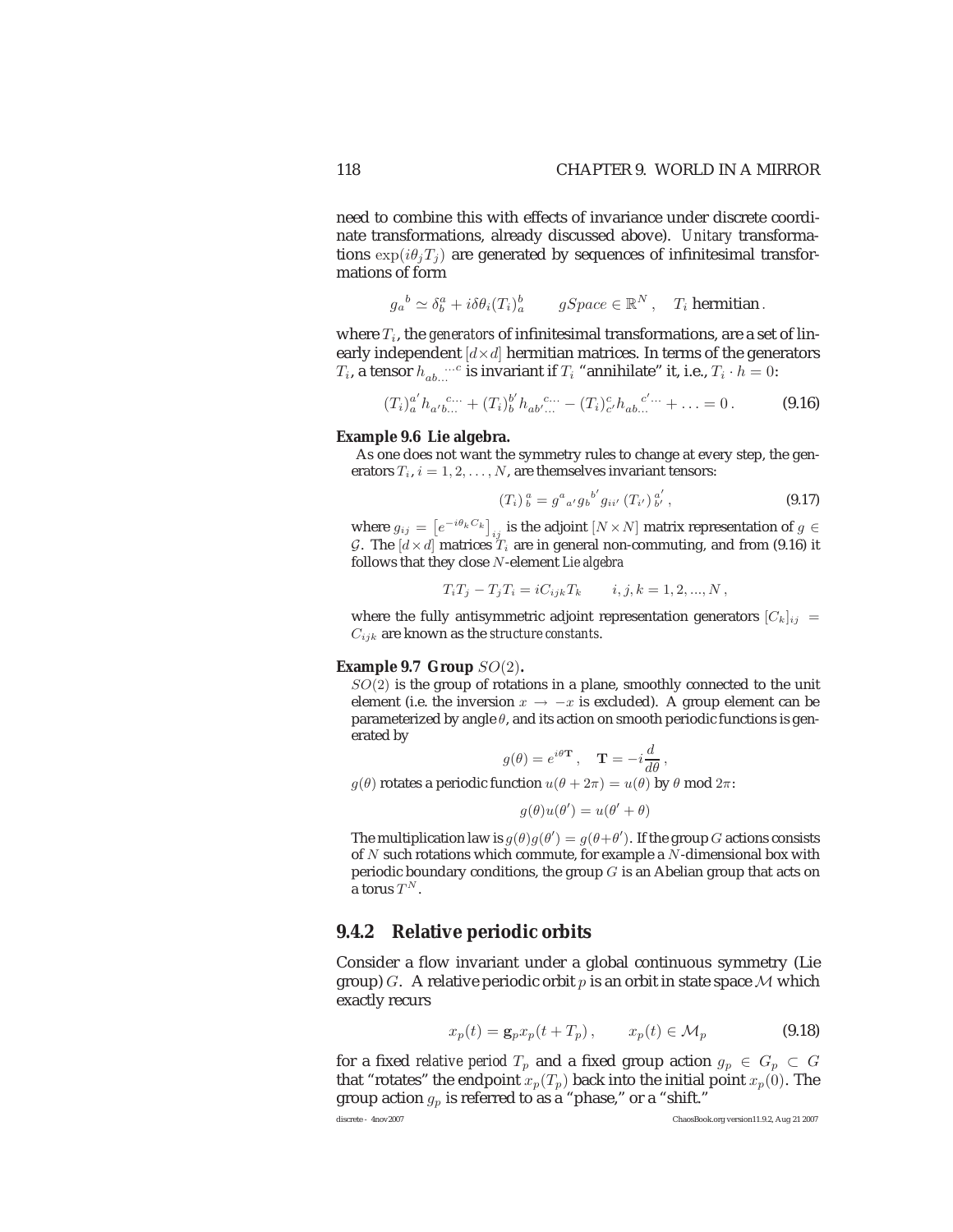### 9.5. STABILITY 119

#### **Example 9.8 Continuous symmetries of the plane Couette flow.**

The Navier-Stokes plane Couette flow defined as a flow between two countermoving planes, in a box periodic in stream-wise and span-wise directions, a relative periodic solution is a solution that recurs at time  $T_p$  with exactly the same disposition of velocity fields over the entire box, but shifted by a 2-dimensional (stream-wise,span-wise) translation  $g_p$ . The  $SO(2) \times SO(2)$ continuous symmetry acts on a 2-torus  $T^2$ .

For dynamical systems with continuous symmetries parameters  $\{t, \theta_1, \dots, \theta_N\}$ are real numbers,  $\pi/\theta_i$  are almost never rational, and relative periodic orbits are almost never eventually periodic. As almost any such orbit explores ergodically the manifold swept by action of  $G \times t$ , they are sometimes referred to as "quasiperiodic". However, a relative periodic orbit can be pre-periodic if it is invariant under a discrete symmetry: If  $g^m = 1$  is of finite order m, then the corresponding orbit is periodic with period  $mT_p$ . If g is not of finite order k, the orbit is periodic only after the action of  $g$ , as in (9.18). In either discrete or continuous symmetry case, we refer to the orbits  $\mathcal{M}_p$  in  $\mathcal M$  satisfying (9.18) as *relative periodic orbits*. Morally, as it will be shown in Chapter **??**, they are the true "prime" orbits, i.e., the shortest segments that under action of G tile the entire invariant submanifolds  $\mathcal{M}_n$ .

### **9.5 Stability**

A infinitesimal symmetry group transformation maps a trajectory in a nearby equivalent trajectory, so we expect the initial point perturbations along to group manifold to be marginal, with unit eigenvalue. The argument is akin to (4.7), the proof of marginality of perturbations along a periodic orbit. In presence of an N-dimensional Lie symmetry group  $G$ , further  $N$  eigenvalues equal unity. Consider two nearby initial points separated by an  $N$ -dimensional infinitesimal group transformation  $\delta\theta$ :  $\delta x(0) = \mathbf{g}(\delta\theta)x_0 - x_0 = i\delta\theta \cdot \mathbf{T}x_0$ . By the commutativity of the group with the flow,  $g(\delta\theta) f^t(x_0) = f^t(g(\delta\theta)x_0)$ . Expanding<br>both sides, keeping the leading term in  $\delta\theta$ , and using the definition of both sides, keeping the leading term in  $\delta\theta$ , and using the definition of the fundamental matrix (4.6), we observe that  $J^t(x_0)$  transports the  $N$ dimensional tangent vector frame at  $x_0$  to the rotated tangent vector frame at  $x(t)$  at time t:

$$
\delta x(t) = \mathbf{g}(\theta, t) J^t(x_0) \, \delta x(0) \,. \tag{9.19}
$$

For relative periodic orbits  $\mathbf{g}_p x(T_p) = x(0)$ , at any point along cycle p the group tangent vector  $\text{Tr}(t)$  is an eigenvector of the fundamental matrix  $J_p(x) = g_p J^{T_p}(x)$  with an eigenvalue of unit magnitude,

$$
J^{T_p}(x) x_0 = \mathbf{g}(\theta) \mathbf{T} x(t), \qquad x \in p. \tag{9.20}
$$

Two successive points along the cycle separated by  $\delta x(0)$  have the same separation after a completed period  $\delta x(T_p) = g_p \delta x(0)$ , hence eigenvalue of magnitude 1.

ChaosBook.org version11.9.2, Aug 21 2007 discrete - 4nov2007

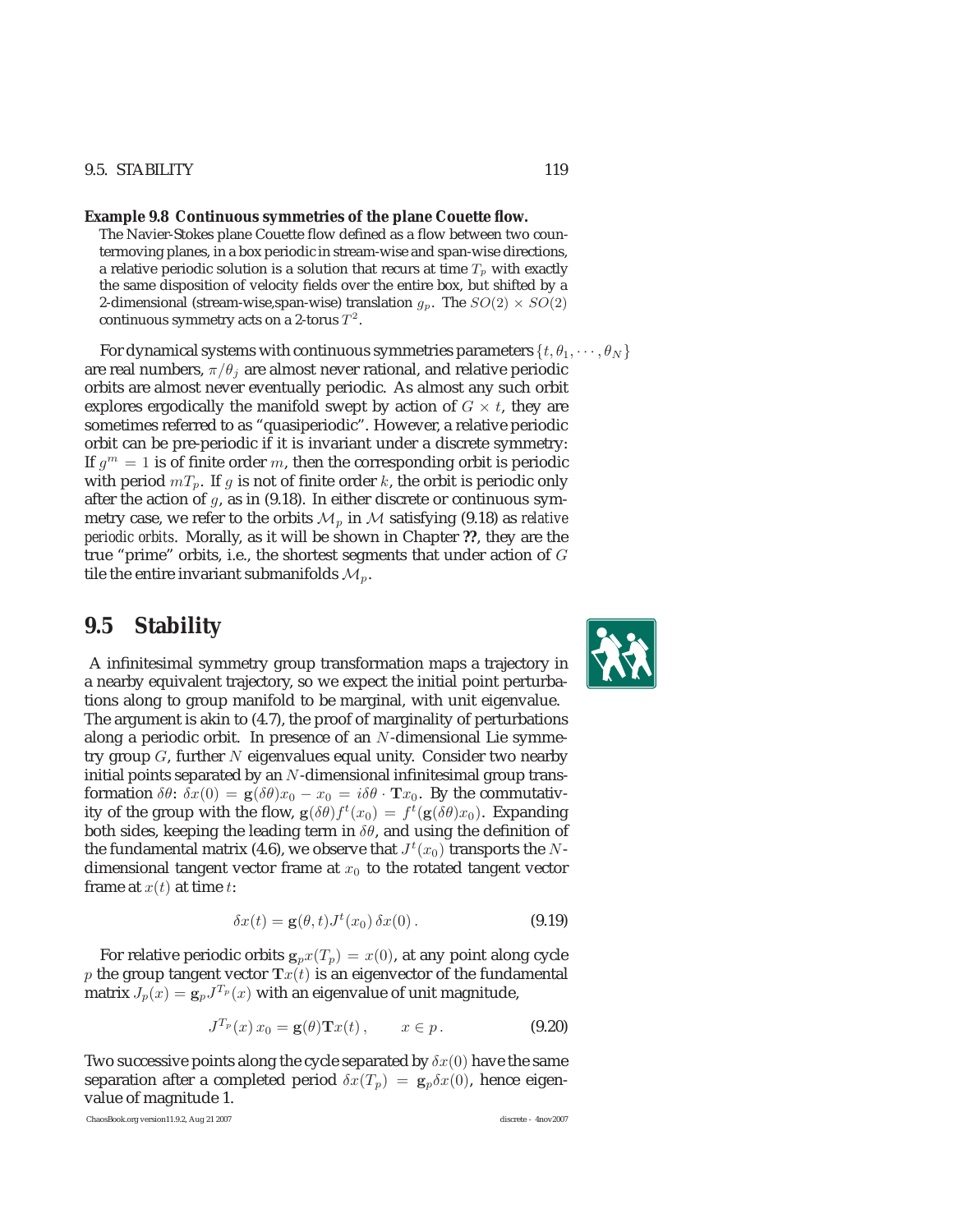

### **9.5.1 Boundary orbits**

Peculiar effects arise for orbits that run on a symmetry lines that border a fundamental domain. The state space transformation  $h \neq e$  leaves invariant sets of *boundary* points; for example, under reflection  $\sigma$  across a symmetry axis, the axis itself remains invariant. Some care need to be exercised in treating the invariant "boundary" set  $\mathcal{M} = \tilde{\mathcal{M}} \cap \mathcal{M}_a \cap \mathcal{M}_a$  $M_b \cdots \cap M_{|G|}$ . The properties of boundary periodic orbits that belong to such point-wise invariant sets will require a bit of thinking.

In our 3-disk example, no such orbits are possible, but they exist in other systems, such as in the bounded region of the Hénon-Heiles potential (Remark 9.5.1) and in  $1d$  maps of Example 9.1. For the symmetrical 4-disk billiard, there are in principle two kinds of such orbits, one kind bouncing back and forth between two diagonally opposed disks and the other kind moving along the other axis of reflection symmetry; the latter exists for bounded systems only. While for low-dimensional state spaces there are typically relatively few boundary orbits, they tend to be among the shortest orbits, and they play a key role in dynamics.

While such boundary orbits are invariant under some symmetry operations, their neighborhoods are not. This affects the fundamental matrix  $M_p$  of the orbit and its Floquet multipliers.

Here we have used a particularly simple direct product structure of a global symmetry that commutes with the flow to reduce the dynamics to a symmetry reduced  $(d-1-N)$ -dimensional state space  $\mathcal{M}/G$ .

# **Summary**

In Section 2.1.1 we made a lame attempt to classify "all possible motions:" (1) equilibria, (2) periodic orbits, (3) everything else. Now one can discern in the fog of dynamics outline of a more serious classification - long time dynamics takes place on the closure of a set of all invariant compact sets preserved by the dynamics, and those are: (1) 0-dimensional equilibria  $\mathcal{M}_q$ , (2) 1-dimensional periodic orbits  $\mathcal{M}_p$ , (3) global symmetry induced N-dimensional relative equilibria  $\mathcal{M}_{tw}$ (4)  $(N+1)$ -dimensional relative periodic orbits  $\mathcal{M}_p$ , (5) terra incognita. We have some inklings of the "terra incognita:" for example, symplectic symmetry induces existence of KAM-tori, and in general dynamical settings we are encountering more and more examples of *partially hyperbolic invariant tori*, isolated tori that are consequences of dynamics, not of a global symmetry, and which cannot be represented by a single relative periodic orbit, but require a numerical computation of full  $(N+1)$ -dimensional compact invariant sets and their infinitedimensional linearized fundamental matrices, marginal in  $(N+1)$  dimensions, and hyperbolic in the rest.

The main result of this chapter can be stated as follows: If a dynamical system  $(M, f)$  has a symmetry G, the symmetry should be deployed to "quotient" the state space  $\mathcal{M}/G$ , i.e., identify all  $x \in \mathcal{M}$  related by the symmetry.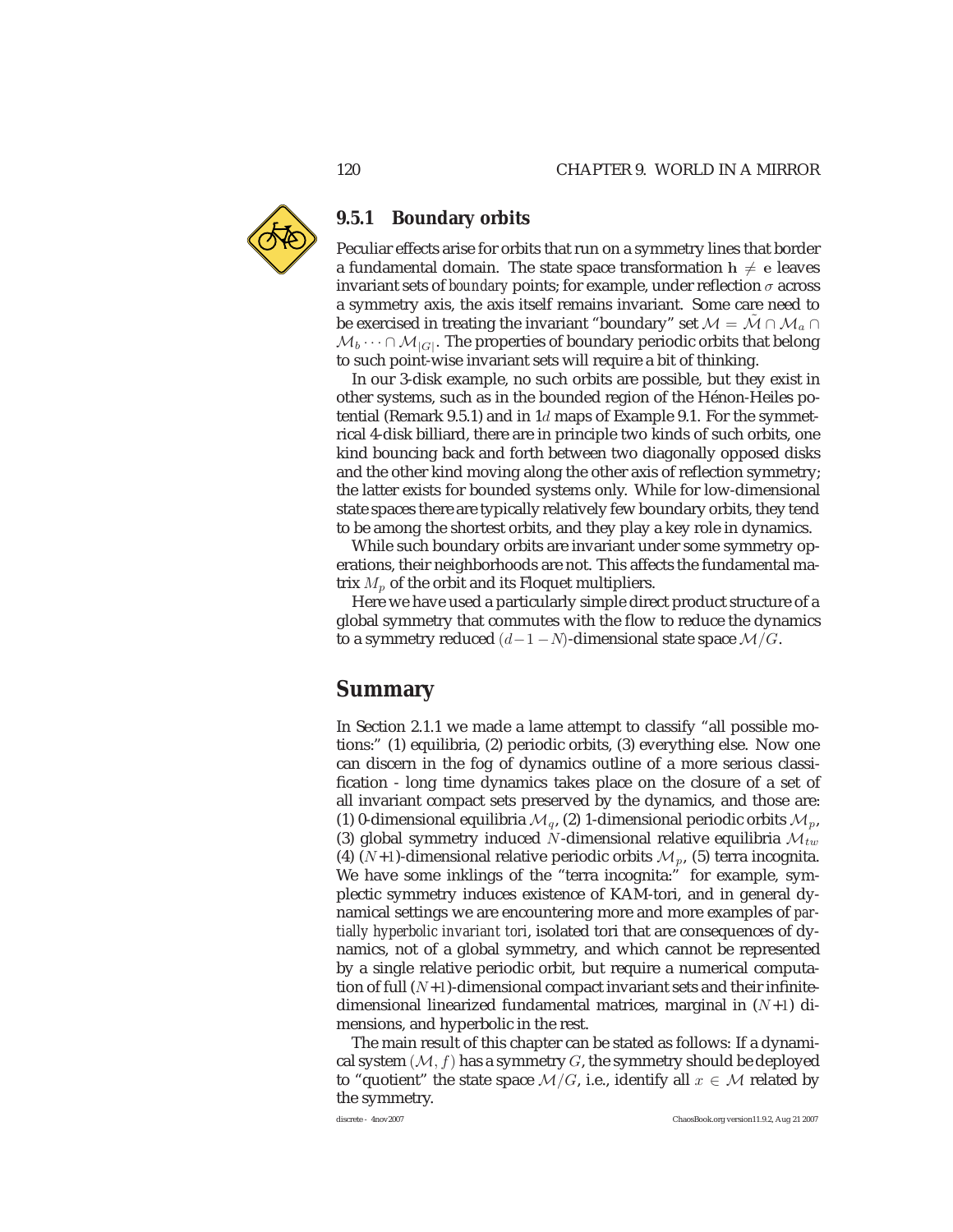### Further reading 121

(1) In presence of a discrete symmetry  $G$ , associated with each full state space cycle p is a maximal isotropy subgroup  $G_p \subseteq G$  of order  $1 \leq |G_p| \leq |G|$ , whose elements leave p invariant. The isotropy subgroup  $G_p$  acts on  $p$  as time shift, tiling it with  $\vert G_p \vert$  copies of its shortest invariant segment, the relative periodic orbit  $\tilde{p}$ . The elements of the coset  $b \in G/G_p$  generate  $m_p = |G|/|G_p|$  distinct copies of p.

This reduction to the fundamental domain  $\mathcal{M} = \mathcal{M}/G$  simplifies symbolic dynamics and eliminates symmetry-induced degeneracies. For the short orbits the labor saving is dramatic. For example, for the 3-disk game of pinball there are 256 periodic points of length 8, but reduction to the fundamental domain non-degenerate prime cycles reduces the number of the distinct cycles of length 8 to 30.

Amusingly, in this extension of "periodic orbit" theory from unstable 1-dimensional closed orbits to unstable  $(N + 1)$ -dimensional compact manifolds  $\mathcal{M}_p$  invariant under continuous symmetries, there are either no or proportionally few periodic orbits. Likelihood of finding a periodic orbit is *zero*. One expects some only if in addition to a continuous symmetry one has a discrete symmetry, or the particular invariant compact manifold  $\mathcal{M}_p$  is invariant under a discrete subgroup of the continuous symmetry. Relative periodic orbits are almost never eventually periodic, i.e., they almost never lie on periodic trajectories in the full state space, unless forced to do so by a discrete symmetry, so looking for periodic orbits in systems with continuous symmetries is a fool's errand.

Atypical as they are (no chaotic solution will be confined to these discrete subspaces) they are important for periodic orbit theory, as there the shortest orbits dominate.

We feel your pain, but trust us: once you grasp the relation between the full state space M and the desymmetrized G-quotiented  $\mathcal{M}/G$ , you will find the life as a fundamentalist so much simpler that you will never return to your full state space confused ways of yesteryear.

# **Further reading**

**Examples of systems with discrete symmetries.** One has a  $D_1$  symmetry in the Lorenz system [1, 2], the Ising model, and in the 3d anisotropic Kepler potential [**?**,**?**,**?**], a  $D_3 = C_{3v}$  symmetry in Hénon-Heiles type potentials [3– 6], a  $D_4 = C_{4v}$  symmetry in quartic oscillators [7,8], in the pure  $x^2y^2$  potential [9, 10] and in hydrogen in a magnetic field [11], and a  $D_2 = C_{2v} = C_2 \times C_2$  symmetry in the stadium billiard [12]. A very nice application of desymmetrization is carried out in Ref. [13].

**Lorenz equation:** The Lorenz equation (9.7) is the most celebrated early illustration of "deterministic chaos" [17] (but not the first - the honor goes to Dame Cartwright [31]). Lorenz's paper, which can be found in reprint collections Refs. [21, 22], is a pleasure to read, and is still one of the best introductions to the physics motivating such models. The equations, a set of ODEs in  $\mathbb{R}^3$ , exhibit strange attractors [18–20] whose geometry reflects the underlying symmetry of the ODEs. Lorenz truncation to 3 modes is so drastic that the model bears no relation to the physical hydrodynamics problem that motivated it. Frøyland [23] has a nice brief discussion of Lorenz flow. Frøyland and Alfsen [24] plot many peri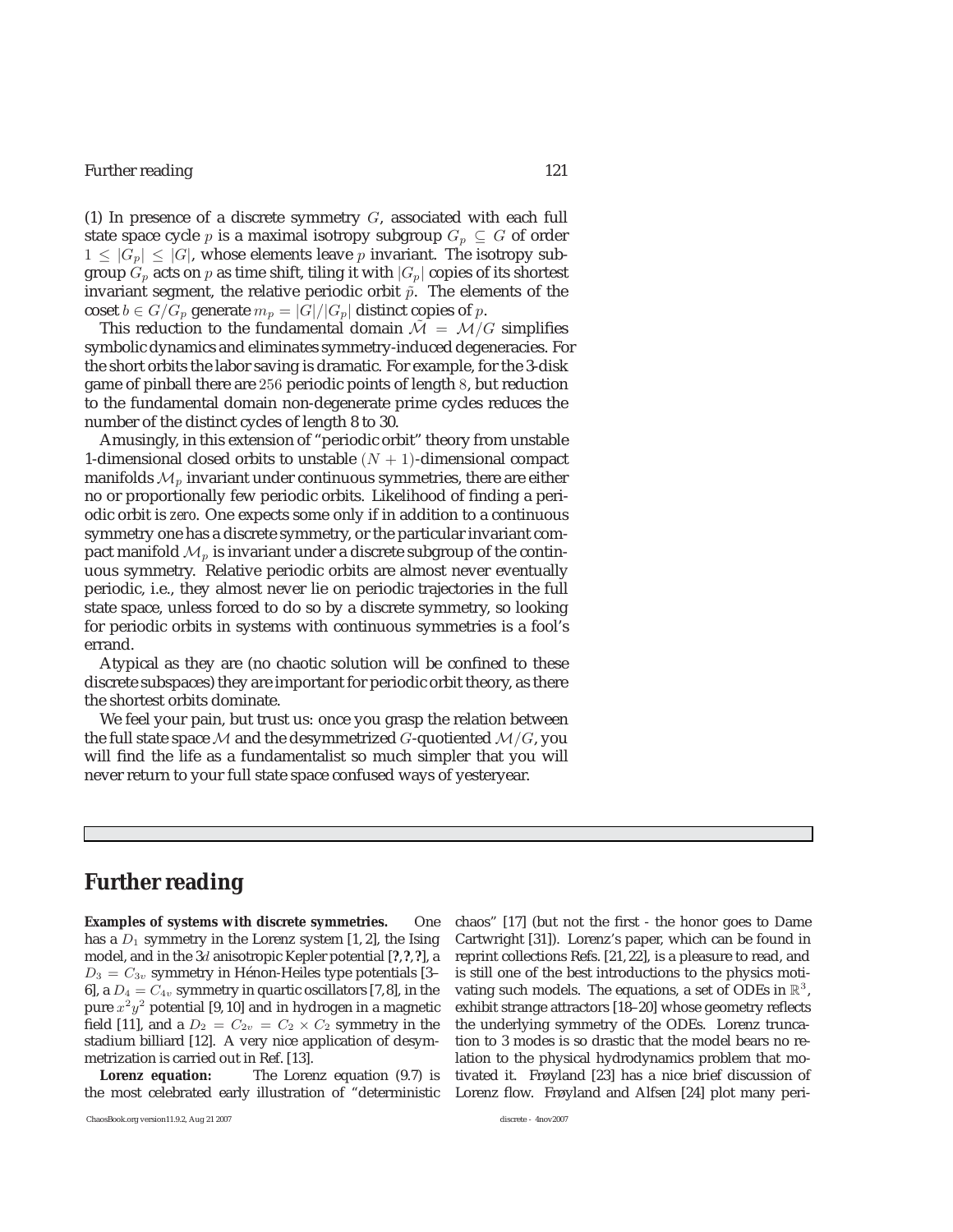odic and heteroclinic orbits of the Lorenz flow; some of the symmetric ones are included in Ref. [23]. Guckenheimer-Williams [25] and Afraimovich-Bykov-Shilnikov [26] offer in-depth discussion of the Lorenz equation. The most detailed study of the Lorenz equation was undertaken by Sparrow [27]. For a physical interpretation of  $\rho$  as "Rayleigh number" see Jackson [28] and Seydel [29]. For a detailed pictures of Lorenz invariant manifolds consult Vol II of Jackson [28]. You will appreciate why ChaosBook.org starts out with the desymmetrized version - the Rössler flow - instead of the more traditional Lorenz. The discrete symmetry is not merely "a symmetry;" it also enforces miracles such as heteroclinic connections, with unstable manifolds of some equilibria flowing into stable manifolds of other equilibria. Miranda and Stone [32] were first to quotient the  $D_1$  symmetry and explicitly construct the desymmetrized, "proto-Lorenz system," by a polynomial transformation into coordinates invariant under the action of the symmetry group [37]. Discussion of Exercise 9.8 follows Letellier and Gilmore [35], who interpret the proto-Lorentz and its "double cover" Lorenz as "intensities" being the squares of "amplitudes." For further discussions of the Lorenz  $D_1$  symmetry see Refs. [**?**, 33].

Hénon-Heiles potential. An example of a system with  $C_{3v}$  symmetry is provided by the motion of a particle in the Hénon-Heiles potential [3]

$$
V(r,\theta) = \frac{1}{2}r^2 + \frac{1}{3}r^3\sin(3\theta) .
$$

Our 3-disk coding is insufficient for this system because of the existence of elliptic islands and because the three orbits that run along the symmetry axis cannot be labeled in our code. As these orbits run along the boundary of the fundamental domain, they require the special treatment discussed in Section 9.5.1.

**Cycles and symmetries.** We conclude this section with a few comments about the role of symmetries in actual extraction of cycles. In the N-disk billiard example, a fundamental domain is a sliver of the N-disk configuration space delineated by a pair of adjoining symmetry axes. The flow may further be reduced to a return map on a Poincaré surface of section. While in principle any Poincaré surface of section will do, a natural choice in the present context are crossings of symmetry axes, see Example 7.6.

In actual numerical integrations only the last crossing of a symmetry line needs to be determined. The cycle is run in global coordinates and the group elements associated with the crossings of symmetry lines are recorded; integration is terminated when the orbit closes in the fundamental domain. Periodic orbits with non-trivial symmetry subgroups are particularly easy to find since their points lie on crossings of symmetry lines, see Example 7.6.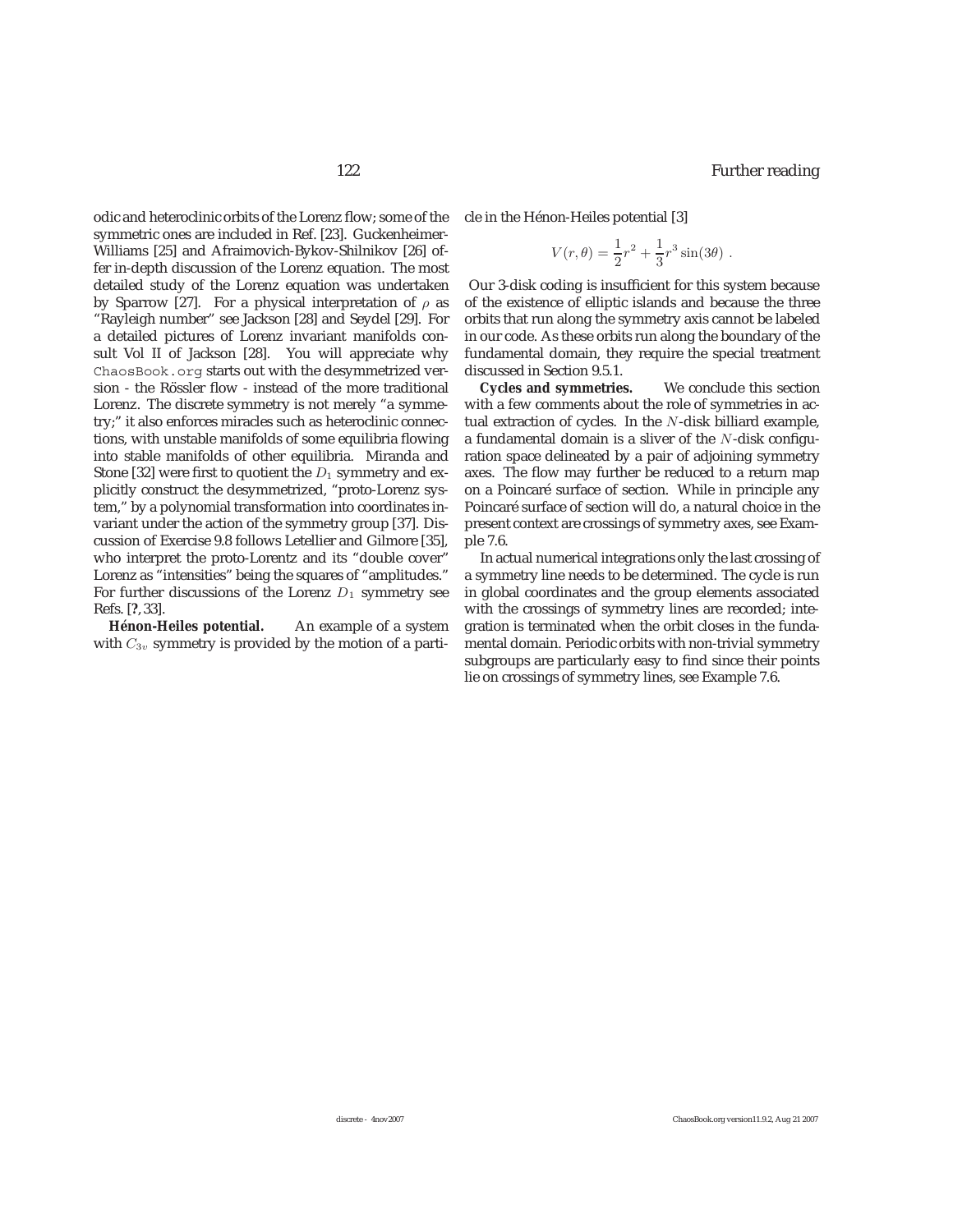## **Exercises**

- (9.1) **3-disk fundamental domain symbolic dynamics.** Try to sketch  $\overline{0}$ ,  $\overline{1}$ ,  $\overline{01}$ ,  $\overline{001}$ ,  $\overline{011}$ ,  $\cdots$  in the fundamental domain, and interpret the symbols  $\{0, 1\}$  by relating them to topologically distinct types of collisions. Compare with Table 11.1. Then try to sketch the location of periodic points in the Poincaré section of the billiard flow. The point of this exercise is that while in the configuration space longer cycles look like a hopeless jumble, in the Poincaré section they are clearly and logically ordered. The Poincaré section is always to be preferred to projections of a flow onto the configuration space coordinates, or any other subset of state space coordinates which does not respect the topological organization of the flow.
- (9.2) **Reduction of 3-disk symbolic dynamics to binary.**
	- (a) Verify that the 3-disk cycles  $\{\overline{12}, \overline{13}, \overline{23}\}, \{\overline{123}, \overline{132}\}, \{\overline{1213} \pm 2 \text{ perms.}\},\$  $\{121\,232\,313 + 5$  perms.},  $\{\overline{121\,323} + 2$  perms.}, ···,

correspond to the fundamental domain cycles  $\overline{0}$ ,  $\overline{1}$ ,  $\overline{01}$ ,  $\overline{001}$ ,  $\overline{011}$ ,  $\cdots$  respectively.

- (b) Check the reduction for short cycles in Table 11.1 by drawing them both in the full 3 disk system and in the fundamental domain, as in Fig. **??**.
- (c) Optional: Can you see how the group elements listed in Table 11.1 relate irreducible segments to the fundamental domain periodic orbits?
- (9.3) **Fundamental domain fixed points.** Use the formula (8.11) for billiard fundamental matrix to compute the periods  $T_p$  and the expanding eigenvalues  $\Lambda_p$  of the fundamental domain  $\overline{0}$  (the 2-cycle of the complete 3-disk space) and  $\overline{1}$  (the 3-cycle of the complete 3-disk space) fixed points:

$$
\begin{array}{c|c}\n & T_p & \Lambda_p \\
\hline\n\overline{0:} & R-2 & R-1 + R\sqrt{1-2/R} \\
\overline{1:} & R-\sqrt{3} & -\frac{2R}{\sqrt{3}}+1-\frac{2R}{\sqrt{3}}\sqrt{1-\sqrt{3}/R} \\
\hline\n & (9.21)\n\end{array}
$$

We have set the disk radius to  $a = 1$ .

ChaosBook.org version11.9.2, Aug 21 2007 exerDiscrete - 15oct2007

(9.4) **Fundamental domain 2-cycle.** Verify that for the  $10$ -cycle the cycle length and the trace of the fundamental matrix are given by

$$
L_{10} = 2\sqrt{R^2 - \sqrt{3}R + 1} - 2,
$$
  
tr  $\mathbf{J}_{10} = \Lambda_{10} + 1/\Lambda_{10}$   

$$
= 2L_{10} + 2 + \frac{1}{2} \frac{L_{10}(L_{10} + 2)^2}{\sqrt{3}R/2 - 1}
$$
(9.22)

The 10-cycle is drawn in Fig. **??**. The unstable eigenvalue  $\Lambda_{10}$  follows from (4.20).

- (9.5) **A test of your pinball simulator:** <sup>10</sup>**-cycle.** Test your Exercise 8.3 pinball simulator stability evaluation by checking numerically the exact analytic  $\overline{10}$ cycle stability formula (9.22).
- (9.6) **The group**  $C_{3v}$ . We will compute a few of the properties of the group  $C_{3v}$ , the group of symmetries of an equilateral triangle



- (a) For this exercise, get yourself a good textbook, a book like Hamermesh [16] or Tinkham [15], and read up on classes and characters. All discrete groups are isomorphic to a permutation group or one of its subgroups, and elements of the permutation group can be expressed as cycles. Express the elements of the group  $C_{3v}$ as cycles. For example, one of the rotations is (123), meaning that vertex 1 maps to 2 and 2 to 3 and 3 to 1.
- (b) Find the subgroups of the group  $C_{3v}$ .
- (c) Find the classes of  $C_{3v}$  and the number of elements in them.
- (d) There are three irreducible representations for the group. Two are one dimensional and the other one of multiplicity 2 is formed by  $[2 \times 2]$ matrices of the form

$$
\left[\begin{array}{cc} \cos\theta & \sin\theta \\ -\sin\theta & \cos\theta \end{array}\right]
$$

.

Find the matrices for all six group elements.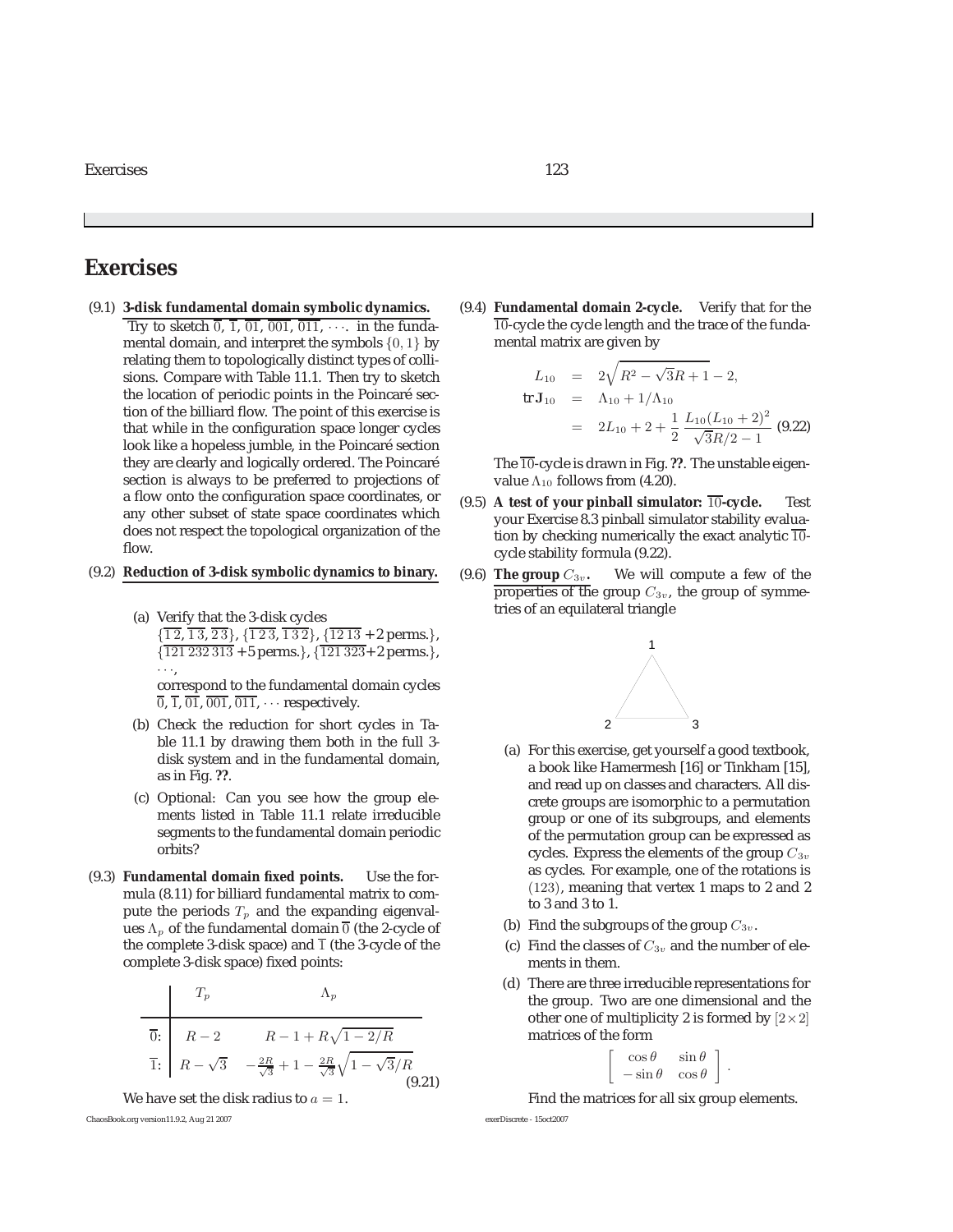- (e) Use your representation to find the character table for the group.
- (9.7) **Lorenz system in polar coordinates.** Use (6.7), (6.8) to rewrite the Lorenz equation

$$
\dot{x} = v(x) = \begin{bmatrix} \dot{x} \\ \dot{y} \\ \dot{z} \end{bmatrix} = \begin{bmatrix} \sigma(y-x) \\ \rho x - y - xz \\ xy - bz \end{bmatrix}
$$
(9.23)

in polar coordinates  $(r, \theta, z)$ , where  $(x, y)$  =  $(r \cos \theta, r \sin \theta).$ 

1. Show that in the polar coordinates Lorentz flow takes form

$$
\dot{r} = \frac{r}{2}(-\sigma - 1 + (\sigma + \rho - z)\sin 2\theta
$$

$$
+ (1 - \sigma)\cos 2\theta)
$$

$$
\dot{\theta} = \frac{1}{2}(-\sigma + \rho - z - (\sigma + 1)\sin 2\theta
$$

$$
+ (\sigma + \rho - z)\cos 2\theta)
$$

$$
\dot{z} = -bz + \frac{r^2}{2}\sin 2\theta.
$$
(9.24)

- 2 2. Show that the transformation to polar coordinates is invertible almost everywhere. Where does the inverse not exist?
- 3. Show that (9.24) has two equilibria:

$$
(r_0, z_0) = (0, 0), \quad \theta_0
$$
 undefined  
\n $(r_q, \theta_q, z_q) = (\sqrt{2b(\rho - 1)}, \frac{\pi}{4}, \rho - 1.025)$ 

- $(r_q, \theta_q, z_q)$  =  $(\sqrt{2b(\rho 1)}, \frac{\pi}{4}, \rho 1)$ . 4. Compute eigenvalues and eigenvectors of the two equilibria. Compare with the equilibria of the Lorenz flow (see Example 9.2).
- 5. Plot the Lorenz strange attractor both in the original form (9.23) and in the polar coordinates (might look better if you expand the angle  $\theta \in [0, \pi]$  to  $2\theta \in [0, 2\pi]$  for the Lorenz parameter values  $\sigma = 10$ ,  $b = 8/3$ ,  $\rho = 28$ . Topologically, does it resemble more the Lorenz butterfly, or the Rössler attractor?
- 6. Show that this is the  $(Lorenz)/D_1$  quotient map for the Lorenz flow, i.e., that it identifies points related by the  $\pi$  rotation in the  $(x, y)$ plane.
- 7. Show that a periodic orbit of the Lorenz flow in polar representation is either a periodic orbit or a relative periodic orbit (9.13) of the Lorenz flow in the  $(x, y, z)$  representation.
- 8. Show that if a periodic orbit of the polar representation Lorenz is also periodic orbit of the Lorenz flow, their stability eigenvalues are the same. How do the stability eigenvalues of relative periodic orbits of the representations relate to each other?

9. Argue that if the dynamics is invariant under a rational rotation  $R_{\pi/m}f(x) = f(\theta + \pi/m)$ , a discrete subgroup  $C_m$  of  $SO(2)$  in the  $(x, y)$ plane, the only non-zero Fourier components of equations of motion are  $a_{jm} \neq 0, j =$  $1, 2, \cdots$ . The Fourier representation is then the quotient map of the dynamics,  $\mathcal{M}/C_m$ .

By going to polar coordinates we have quotiented out the  $\pi$ -rotation  $(x, y, z) \rightarrow (-x, -y, z)$  symmetry of the Lorenz equations, and constructed an explicit representation of the desymmetrized Lorenz flow.

- 10 What does the volume contraction formula (9.11) look like now? Interpret.
- (9.8) **Proto-Lorenz system.** Here we quotient out the  $D_1$  symmetry by constructing an explicit "intensity" representation of the desymmetrized Lorenz flow, following Miranda and Stone [32].
	- 1. Rewrite the Lorenz equation (9.7) in terms of variables

$$
(u, v, z) = (x2 - y2, 2xy, z).
$$
 (9.26)

- 2. Show that this is the  $(Lorenz)/D_1$  quotient map for the Lorenz flow, i.e., that it identifies points related by the  $\pi$  rotation (9.8).
- 3. Show that (9.26) is invertible. Where does the inverse not exist?
- 4. Compute the equilibria of proto-Lorenz and their stabilities. Compare with the equilibria of the Lorenz flow.
- 5. Plot the strange attractor both in the original form (9.23) and in the proto-Lorenz for the Lorenz parameter values  $\sigma = 10$ ,  $b = 8/3$ ,  $\rho = 28$ . Topologically, does it resemble more the Lorenz or the Rössler attractor? For comparison with your plots, you can check Fig. 1 of Ref. [34].
- 7. Show that a periodic orbit of the proto-Lorenz is either a periodic orbit or a relative periodic orbit of the Lorenz flow.
- 8. Show that if a periodic orbit of the proto-Lorenz is also periodic orbit of the Lorenz flow, their stability eigenvalues are the same. How do the stability eigenvalues of relative periodic orbits of the Lorenz flow relate to the stability eigenvalues of the proto-Lorenz?
- 9 What does the volume contraction formula (9.11) look like now? Interpret.
- 10. Show that the coordinate change (9.26) is the same as rewriting (9.24) in variables  $(u, v)$  =  $(r^2 \cos 2\theta, r^2 \sin 2\theta)$ , i.e., squaring a complex number  $z = x + iy, z^2 = u + iv$ . discrete - 4nov2007 ChaosBook.org version11.9.2, Aug 21 2007

124 Exercises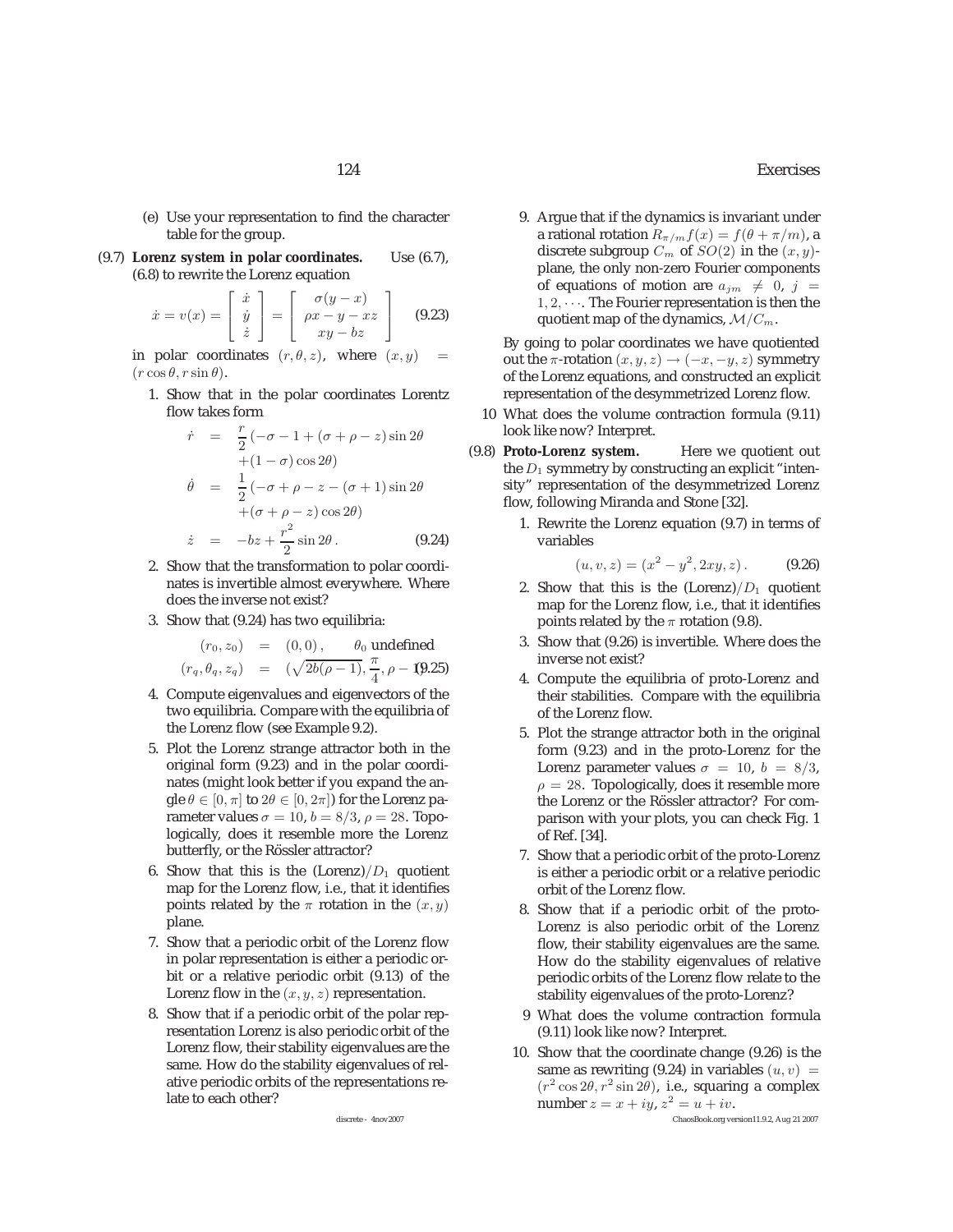### 9.5. REFERENCES 125

# **References**

- [1] P. Cvitanović and B. Eckhardt, "Symmetry decomposition of chaotic dynamics," *Nonlinearity* **6**, 277 (1993).
- [2] G. Ott and G. Eilenberger, private communication.
- [3] M. Henón and C. Heiles, *J. Astron.* **69**, 73 (1964).
- [4] C. Jung and H.J. Scholz, *J. Phys.* **A 20**, 3607 (1987).
- [5] C. Jung and P. Richter, *J. Phys.* **A 23**, 2847 (1990).
- [6] B. Lauritzen, "Discrete symmetries and the periodic-orbit expansions," *Phys. Rev.* **A 43**, 603 (1991).
- [7] B. Eckhardt, G. Hose and E. Pollak, *Phys. Rev.* **A 39**, 3776 (1989).
- [8] C. C. Martens, R. L. Waterland, and W. P. Reinhardt, *J. Chem. Phys.* **90**, 2328 (1989).
- [9] S.G. Matanyan, G.K. Savvidy, and N.G. Ter-Arutyunyan-Savvidy, *Sov. Phys. JETP 53*, 421 (1981).
- [10] A. Carnegie and I. C. Percival, *J. Phys.* **A 17**, 801 (1984).
- [11] B. Eckhardt and D. Wintgen, "Symbolic description of periodic orbits for the quadratic Zeeman effect," *J. Phys.* **B 23**, 355 (1990).
- [12] J.M. Robbins, "Semiclassical trace formulas in the presence of continuous symmetries," *Phys. Rev.* **A 40**, 2128 (1989).
- [13] N. Balasz and A. Voros, *Phys. Rep.* **143**, 109 (1986).
- [14] J.M. Robbins, S.C. Creagh and R.G. Littlejohn, *Phys. Rev.* **A39**, 2838 (1989); **A41**, 6052 (1990).
- [15] M. Tinkham, *Group Theory and Quantum Mechanics* (McGraw-Hill, New York 1964).
- [16] M. Hamermesh, *Group Theory and its Application to Physical Problems* (Addison-Wesley, Reading, 1962).
- [17] E.N. Lorenz, "Deterministic nonperiodic flow," *J. Atmos. Sci.* **20**, 130 (1963).
- [18] W. Tucker, "The Lorentz attractor exists," C. R. Acad. Sci. Paris Sér. *I Math* **328**, 1197 (1999).
- [19] W. Tucker, "A rigorous ODE solver and Smale's 14th problem," *Found. Comput. Math.* **2**, 53 (2002).
- [20] M. Viana, "What's new on Lorenz strange attractors?" *Math. Intelligencer* **22**, 6 (2000).
- [21] *Universality in Chaos*, P. Cvitanović, ed., (Adam Hilger, Bristol 1989).
- [22] Bai-Lin Hao, *Chaos II* (World Scientific, Singapore, 1990).
- [23] J. Frøyland, *Chaos and coherence* (Inst. of Phys. Publ., Bristol 1992).
- [24] J. Frøyland and K.H. Alfsen, *Phys. Rev. A* **29**, 2928 (1984).
- [25] Guckenheimer, J. and Williams, R., "Structural stability of the Lorenz attractor," *Publ. Math. IHES*, vol. 50, pp. 55–72, 1979.
- [26] V. S. Afraimovich, B. B. Bykov, and L. P. Shilnikov, "On the appearence and the structure of the Lorenz attractor," *Dokl. Akad. Nauk SSSR* **234**, 336 (1987).
- [27] C. Sparrow, *The Lorenz Equations: Bifurcations, Chaos, and Strange Attractors* (Springer-Verlag, Berlin 1982).
- [28] Jackson, E. A., *Perspectives of nonlinear dynamics: Vol. 1 and 2*. Cambridge: Cambridge University Press, 1989.

ChaosBook.org version11.9.2, Aug 21 2007 refsDiscrete - 15sep2007